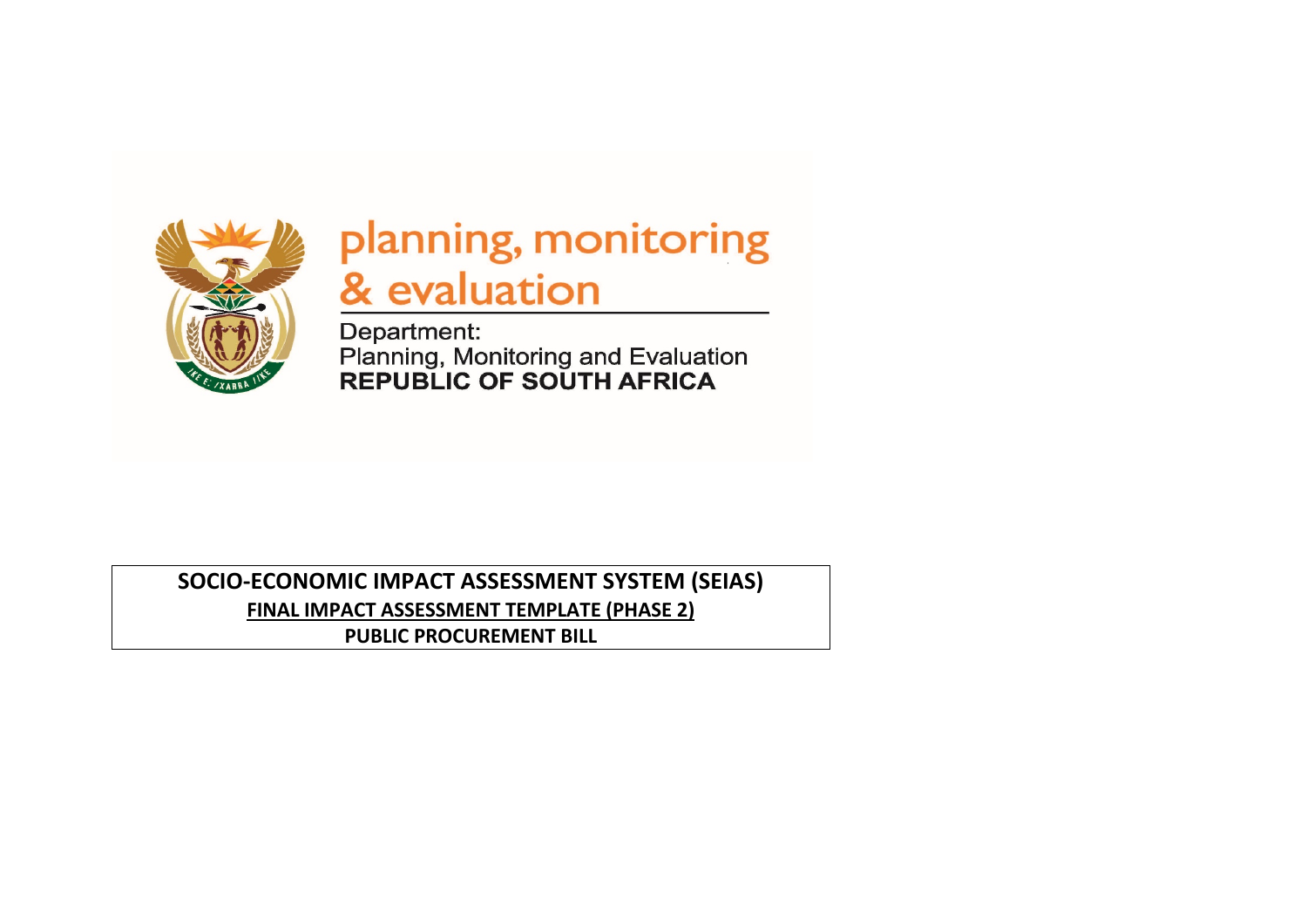#### **The Final Impact Assessment [Pubic Procurement Bill]**

The Final Impact Assessment provides a more detailed assessment of the ultimately policy/legislative/ regulations/ other proposal. In addition, it identifies **(a)** mechanisms for monitoring, evaluation and modification as required; and **(b)** a system for managing appeals that could emerge around the implementation process.

#### **SUMMARY OF THE BILL**

#### **Introduction:**

Section 217 of the Constitution of South Africa states as follows on procurement:-

- (1) When an organ of state in the national, provincial or local sphere of government, or any institution identified in national legislation contract for goods or services, it must do so in accordance with a system which is fair, equitable, transparent, competitive and cost-effective.
- (2) Sub-section (1) does not prevent the organs of state or institutions referred to in that subsection from implementing a procurement policy providing for
	- a) Categories of preference in the allocation of contracts; and
	- b) The protection or advancement of persons, or categories of persons disadvantaged by unfair discrimination.
- (3) National legislation must prescribe a framework within which the policy referred to in subsection (2) must be implemented.

Currently, procurement is legislated through the Public Finance Management Act, No.1 of 1999, (PFMA) applicable to National and Provincial spheres of government, however, Chapter 16A of the PFMA Regulations on Supply Chain Management applies to National and Provincial organs of state excluding schedule 2, 3b and 3d public entities listed in the PFMA. The Municipal Finance Management Act No 56 of 2003 further legislate procurement for local spheres of government.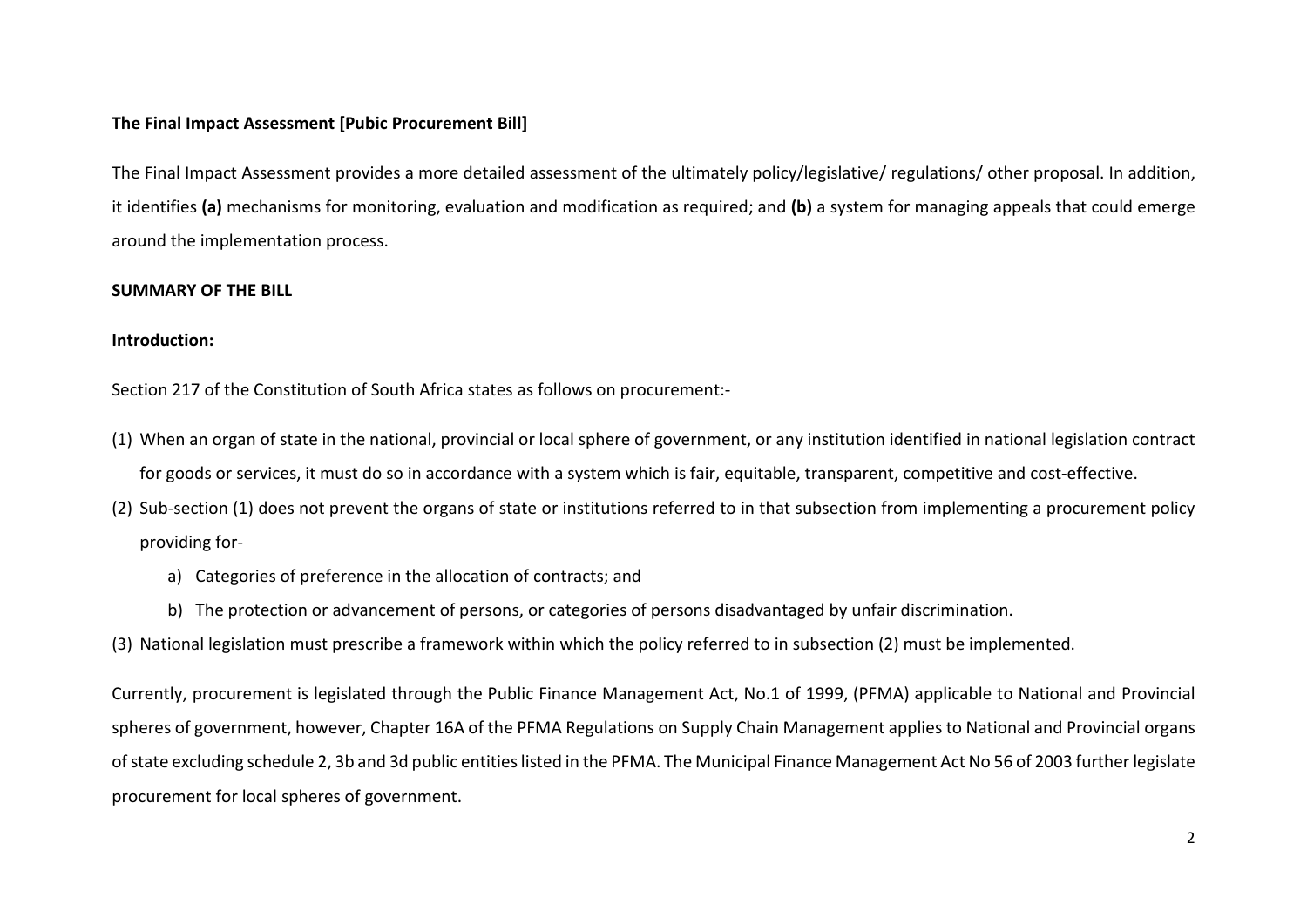However, there isn't any distinct difference between the PFMA and MFMA on procurement. To give effect to the constitutional requirement of providing for preferential procurement with the aim of addressing socio-economic imbalances of the past, a Preferential Procurement Policy Framework Act, 2000, No 5 of 2000 (PPPFA) was enacted and applied to all organs of state. In addition to the above mentioned legislation, there are 29 other pieces of legislation dealing indirectly with or regulating certain specificities in public procurement. These numerous pieces of procurement regulatory tools have created fragmentation resulting in the following:

- Overlap and duplication between different regulatory instruments;
- uncertainty as to which precedes the other or to follow;
- the legal status
- Inconsistency in the approach to similar issues at the different levels or spheres of government;
- Conflicting prescripts;
- Variation in the scope of application in as far as Supply Chain Management thereby posing challenges in providing uniform guidance;
- Undermines integrated and comprehensive national oversight functions;
- Hampering on capacity development due to the significant differences between the manner in which public procurement is approached in diverse contexts or institutions;
- Low levels of compliance;
- Impacts on service delivery;
- Challenges in addressing government broader socio-economic objectives;
- Increases the levels of corruption.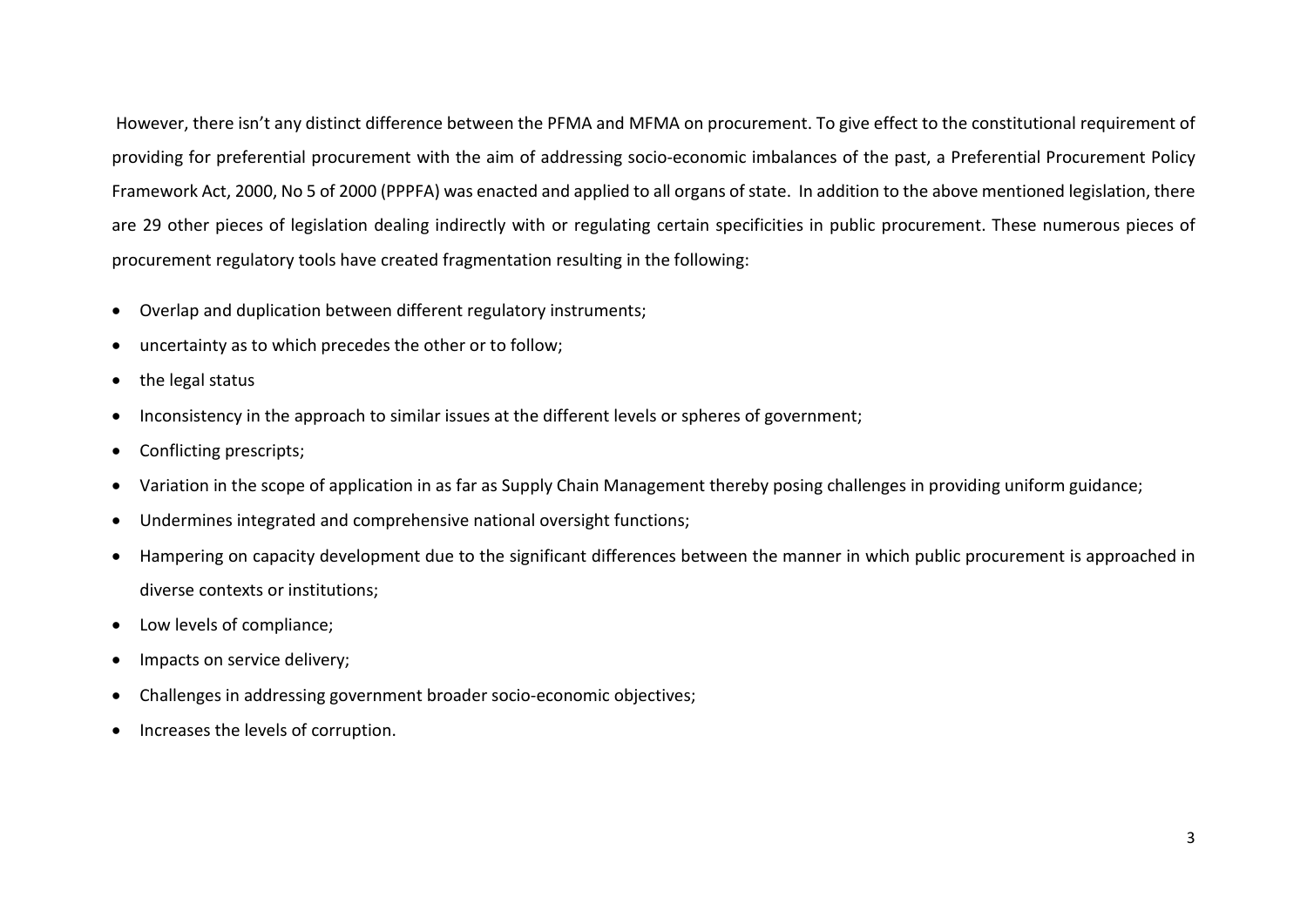In South Africa, government has identified public procurement as a lever that will enable improved access for small and medium enterprises to opportunities, thereby promoting local economic activities and creating jobs. Thus, in December 2014, Cabinet directed National Treasury to accelerate modernisation of the public procurement system in South Africa through a legal framework that introduces broader policy reforms. The Public Procurement Bill is thus one of the processes aimed at effecting Cabinet's decision.

The Public Procurement Bill (the Bill) introduces a series of notable governance reforms to the contemporary public procurement / SCM regime. The Bill provides the required governance system between the Constitutional provisions on procurement and organs of state implementing the procurement system. It represents, under the Constitution, the chief legal instrument providing for the statutory regulation of public procurement / SCM across government.

Currently, the Preferential Procurement Policy Framework Act (PPPFA) is the only statutory legislation that explicitly regulates procurement throughout Government. However, consistent with Government and public stakeholder sentiment, the PPPFA is too constrained in its approach to attaining government policy objectives. The points system in particular has been inflexible at statutory level, generating rigidities that have stymied well-conceived local industrialisation and empowerment initiatives. The Bill in its intent elevates and mainstreams preferential procurement into the broader public procurement / SCM regime by enhancing more flexible preferential provisions and repealing the PPPFA. The Bill envisages governing public procurement across the public sector, carving out and elevating the procurement clauses of the Public Finance Management Act (PFMA) and Municipal Finance Management Act (MFMA), harmonising them with the remaining public finance management provisions of those statutes, and building the procurement function into a professional work-stream within the statute framework of the Bill. The Bill, intended as the highest statutory legal instrument on public procurement / SCM, is an effort to consolidate and simplify regulation on public procurement across Government. It will be applicable to all 'organs of state', as per the definition provided in Section 239 of the Constitution, including initially those to which the PFMA and the MFMA applies, along with Parliament and the Provincial Legislatures.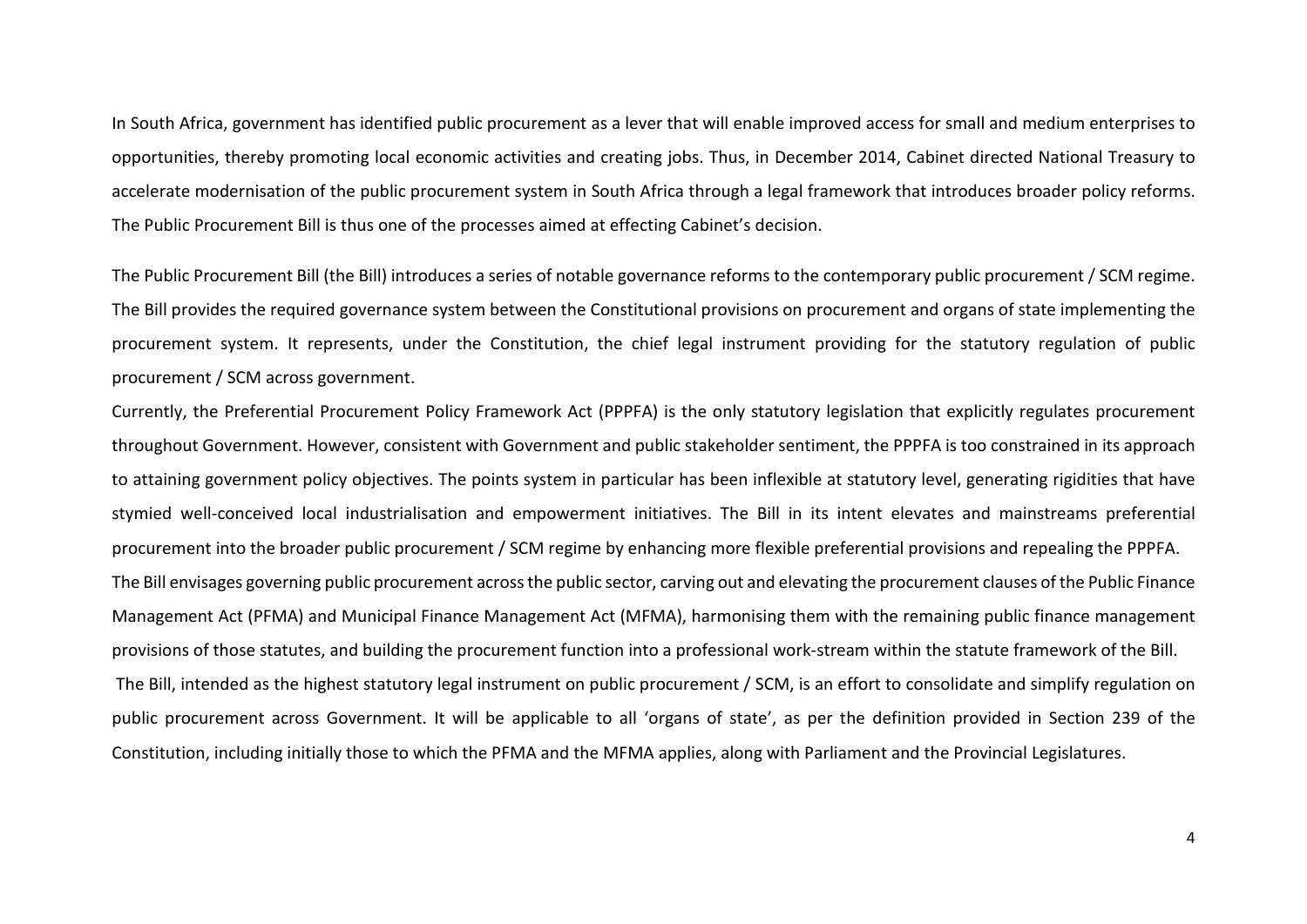The Billprovides for the recasting of the National Treasury OCPO as a Public Procurement Regulator (PPR), a juristic person with jurisdiction throughout the Republic of South Africa on public procurement / SCM. It will have an institutional structure of a national public entity under the Ministry of Finance aligned to Section 216 of the Constitution that reads with Section 217 providing the authority to National Treasury to regulate public procurement. The Bill provides for the appointment of a Chief Executive Officer (Head) of the Public Procurement Authority as the custodian of public procurement / SCM in the Republic to be appointed by the Minister, on recommendation from an appointment panel consisting of members from constitutional entities. The statutory institutional positioning of the PPR within the National Treasury & the appointment procedures of its Head will ensure that the PPR is enabled to exercise its powers independently and impartially, without fear, favour or prejudice, and guarantee the necessary organizational independence to uphold the constitutional principles in Section 217 on procurement.

The Bill retains provincial treasuries as sites of regulation and innovation in the public procurement environment in terms of the PFMA & MFMA, and builds an intergovernmental institutional system of cooperation and coordination between organs of state across national, provincial and local government in terms of the Intergovernmental Relations Framework Act.

The Bill provides for the statutory establishment of the supply chain management function in Government and subjects it to the regulatory authority of the PPR. The PPR will be enabled to prescribe the institutional arrangements, roles and responsibilities of procuring entities' procurement systems, provided that this is consistent with the PFMA and MFMA. The PPR will prescribe a framework for recruitment and retention, continuous capacity building through competency assessments, and professionalization of officials involved in implementing the public procurement / SCM regime. The Bill includes at a statutory level more substantially all stages of the supply chain management process, from procurement planning to disposal management. The Bill provides for the first time at statutory level for a fuller menu of procurement methods to facilitate more efficiency and effectiveness in allowing organs of state procuring entities the room to adjust purchasing method flexibly to suit their requirements. The Bill mainstreams preferential procurement centrally into the public procurement regime by providing for the inclusion of preferences across the stages of the supply chain management process, subject to more flexible elaboration in regulations in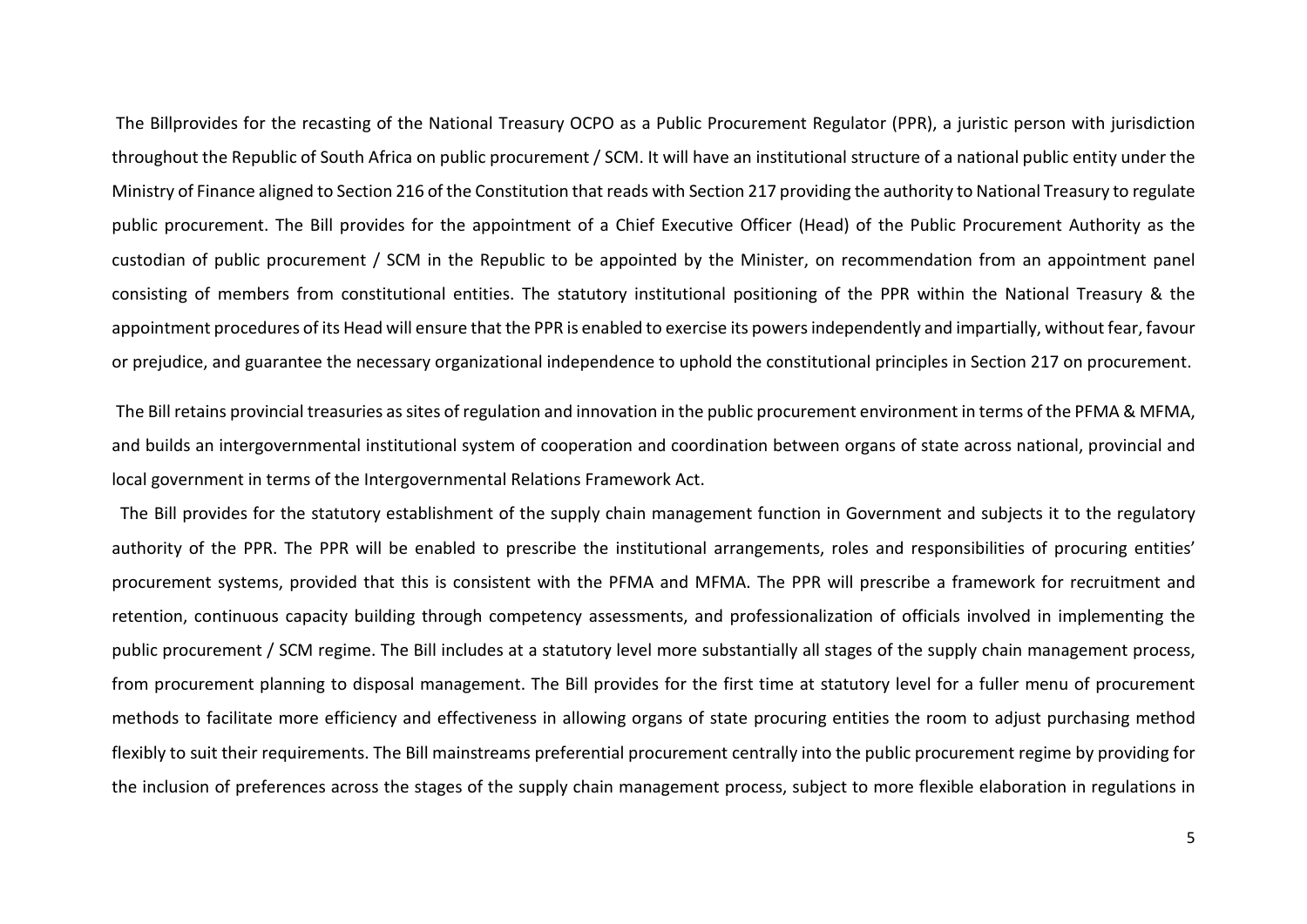anticipation of green / sustainable procurement approaches, and related innovations around the inclusion of broader government policy objectives in public procurement / SCM decision-making.

 The Bill provides to the PPR powers of policy review, audit, investigation, and the establishment of reporting requirements will be granted to the PPR. The PPR may refer investigations to relevant authorities, order procuring entities to comply with the Bill and require the procuring entity to take appropriate actions. The PPR may recommend that public officers be sanctioned. The PPR may initiate criminal proceedings. The PPR may annul, revise and substitute decisions or policies of procuring entities. The PPR may, pending investigations, suspend or terminate procurement processes and activities. The PPR may recommend to the appropriate authority that the exercise of the procurement function by an Accounting Officer or Authority be suspended. Political office-bearers will be prohibited from interfering in the procurement systems of procuring entities, being confined to a policy-setting and oversight role. In terms of the Bill persons in the employ of the State are prohibited from trading with the State.

 The Bill determines the statutory framework for a complaints and dispute resolution system, at procuring entity and PPR levels, with the establishment of a Public Procurement Supplier Ombud, to facilitate and recommend the resolution of complaints and disputes, and to promote the public interest in relation to public procurement. The Bill provides for increased scope for public involvement in supporting the PPR in its oversight activities. It does so in part through expanded provision for transparency, including through a publically accessible information platform and a requirement of proactive disclosure of information in terms of the Promotion of Access to Information Act. Further, the PPR will be compelled to establish frameworks for the participation of business, suppliers, civil society and the public in procurement and related processes and systems. The Bill empowers the Minister to determine a framework for appeal and review of any public procurement policy and other decisions and actions by the PPR through the establishment of a Procurement Appeal Tribunal, to keep in check the PPR expanded institutional powers and functions.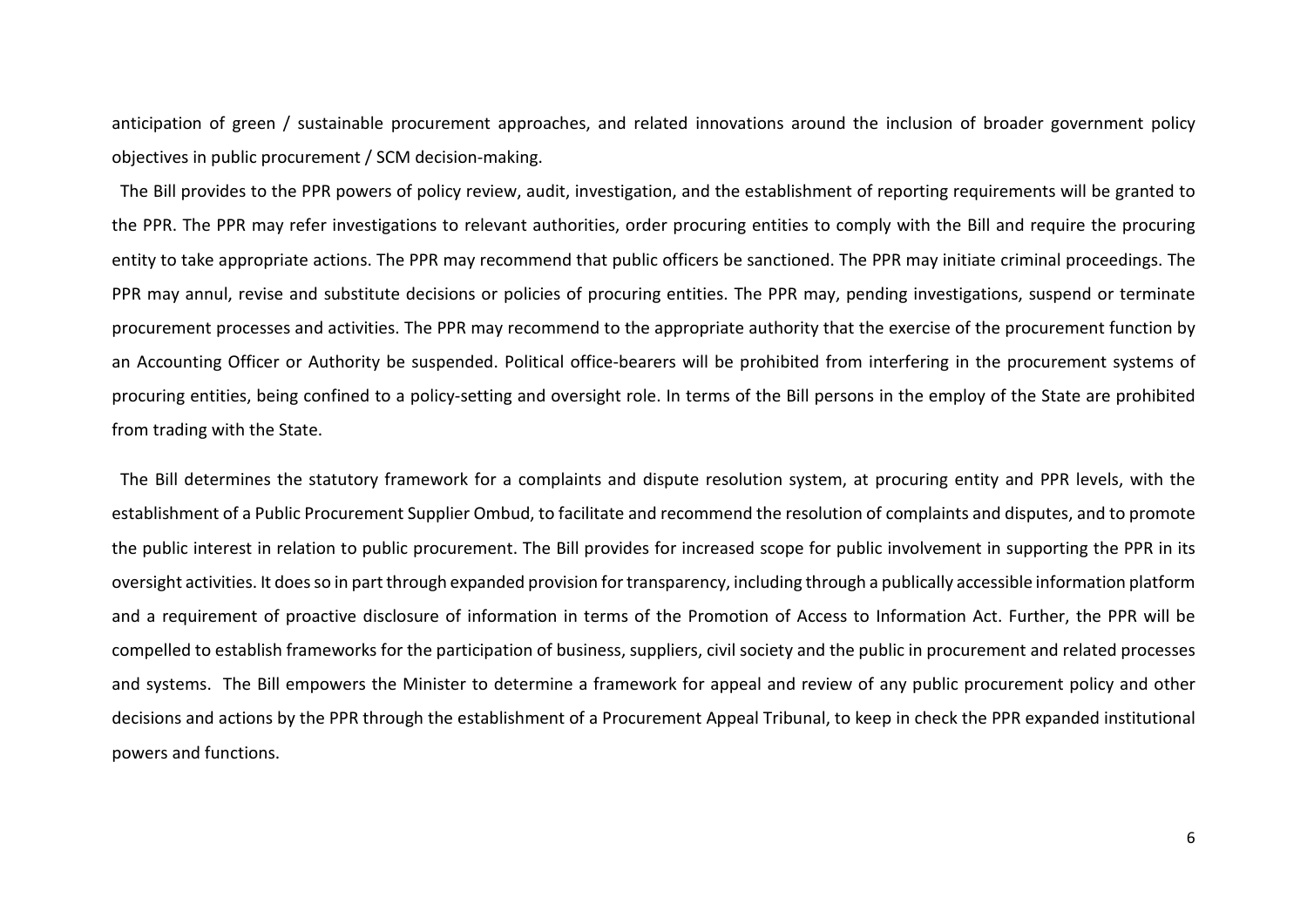The Bill empowers Ministerial and PPR regulations that will be enabled to take account of immense unevenness in the capacities of procuring entities and the nature of the markets that they interact with. The Minister will therefore be allowed to provide for differential regulation in relation to categories of organs of state, accounting authorities and officials. A manual will provide a regularly up-dated and necessary guide to the public procurement/ SCM regime.

Due consideration was given to, amongst others, the Government's Programme of Action and the objectives and the 18 key targets of the National Development Plan (NDP). The Bill expands on the NDP's focus on efficient and effective public procurement system and contextualises the strategic role of SCM in service delivery and social economic objectives.

### **1. The problem Statement/ Theory of Change**

- 1.1. Give summary of the proposal, identifying the problem to be addressed and the root (causes) of the problem that will be addressed by the new rule.
- a) **Summary of the proposal** (Summary Background of the proposed policy/Bill/ regulations/ other)

Firstly, the Bill emanates from the legal requirement to primarily establish the institutional legal framework for the Office of the Chief Procurement Officer (OCPO) to regulate and to exercise oversight over public procurement across all procurement sectors in government; Secondly, based on the comments from government stakeholders based on annexure 1, a previous consultation version of the 2016Bill, it was advised that the Bill should be principle based and not a process orientated law; with the likely possibility of it being amended as the operations change; such as;

• The impact of automation as processes become modernized,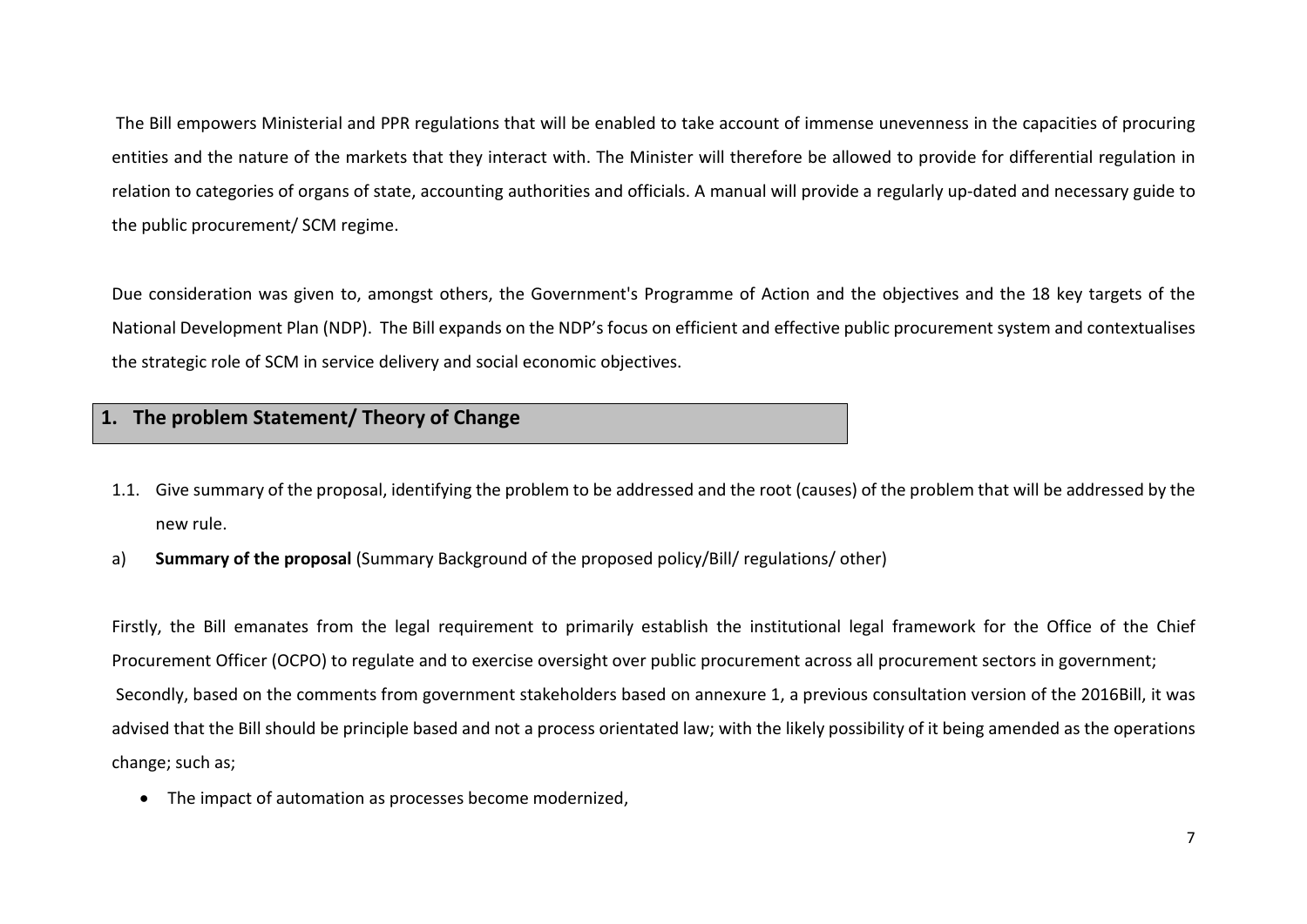- considering that the Bill is regulated across different procurement sectors, and
- the amendments to the current affected laws.

It is therefore envisaged that the **regulations** to the Bill will be expansive enough to cater for all technical procurement requirements for supply chain management. Furthermore, the Bill will add to the required modernization of policies as the research framework for the draft regulations benchmarks modernized policies covering international supply chain management and government public procurement laws.

The current SCM Regulations do not provide adequate policy coverage for the legal framework of the Bill and therefore will be modernized at the regulatory level in researching and drafting the regulations for the Bill.

Thirdly, the Bill attempts to principally capture the preferential policy framework as required in the constitution with the flexibility to be regulated on a regulatory level more expansively and operationally.

b) **Problem/s and root causes** that the proposal is trying to address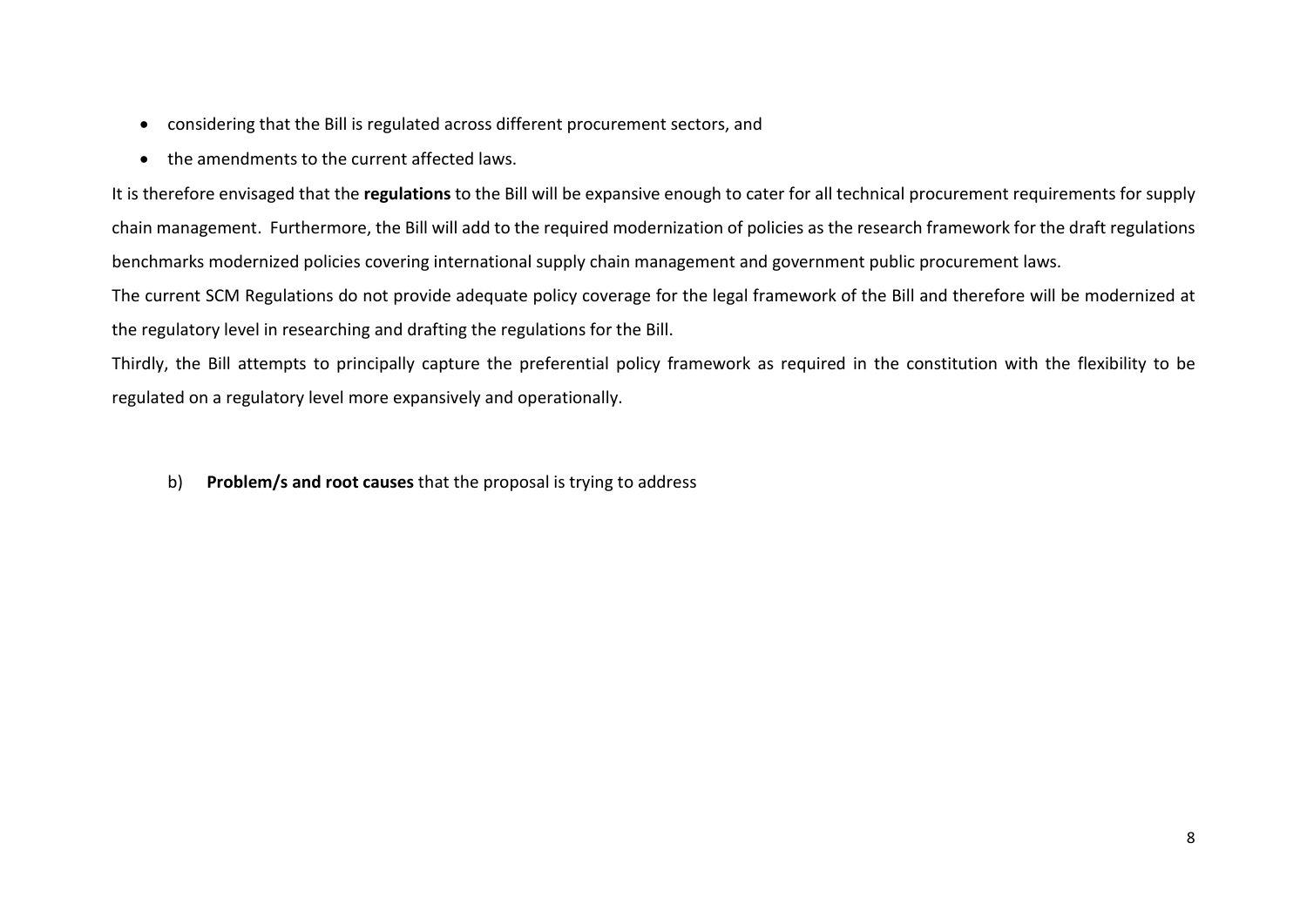| <b>Identified Problem</b> | Root causes |
|---------------------------|-------------|
|                           |             |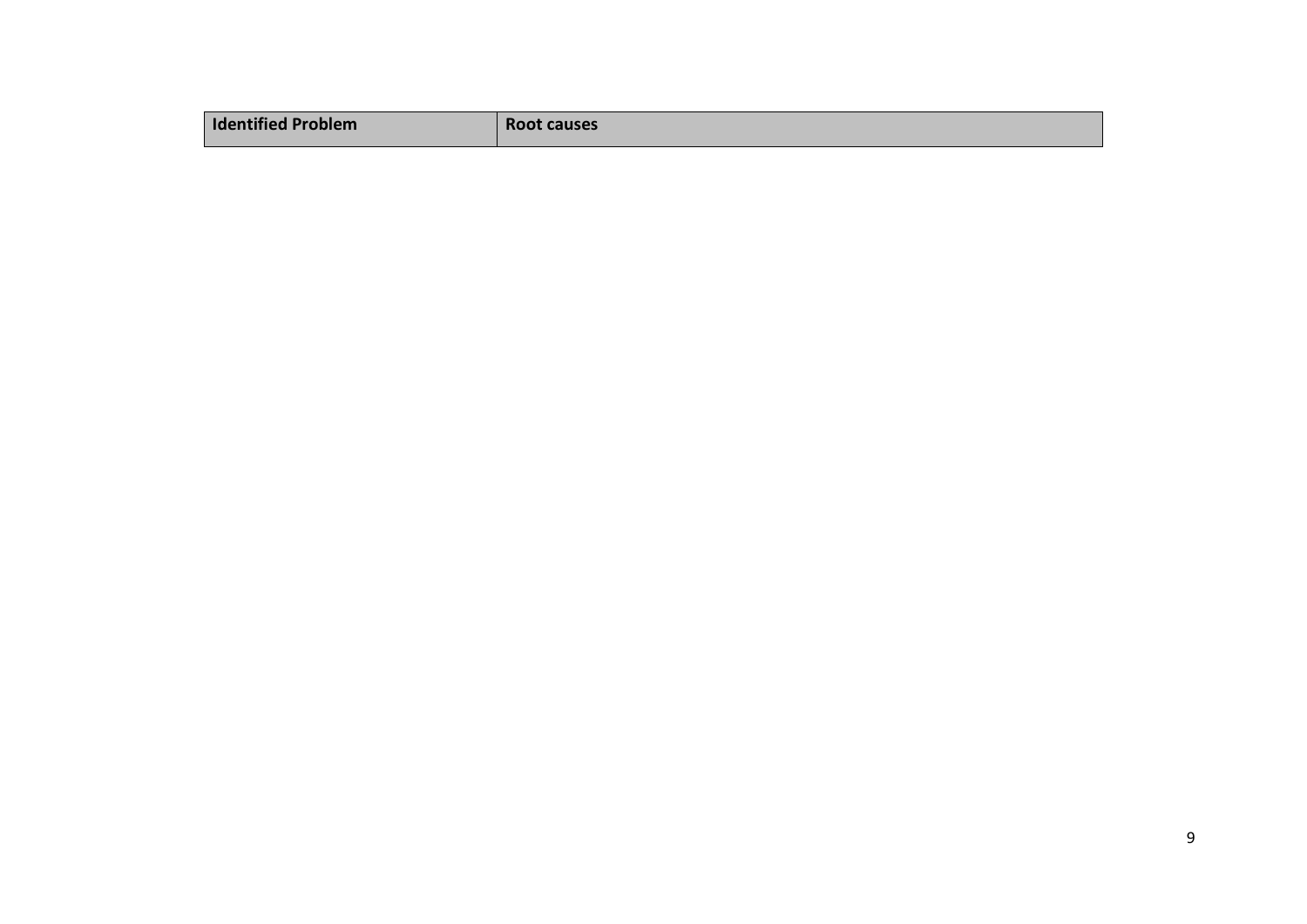| The current procurement systems       | Overlap and duplication between different regulatory instruments<br>$\bullet$                                      |  |  |  |  |
|---------------------------------------|--------------------------------------------------------------------------------------------------------------------|--|--|--|--|
| across government and organs of       | creating uncertainty as to which precedes the other or which to follow                                             |  |  |  |  |
| state are not uniformly and           | e.g. CIDB, SIPDM, IDMS                                                                                             |  |  |  |  |
| optimally addressing service delivery | the legal status of the Office of the Chief Procurement Officer<br>$\bullet$                                       |  |  |  |  |
| needs as well as promoting socio-     | Inconsistency in the approach to similar issues at the different levels or<br>$\bullet$                            |  |  |  |  |
| economic development objectives       | spheres of government                                                                                              |  |  |  |  |
| and good governance.                  | Conflicting prescripts e.g. SOCs and schedule 3A and 3C public entities<br>$\bullet$<br>apply different prescripts |  |  |  |  |
|                                       | Too many pieces legislation on procurement with no single regulatory<br>$\bullet$<br>body                          |  |  |  |  |
|                                       | Variation in the scope of application in as far as Supply Chain<br>$\bullet$                                       |  |  |  |  |
|                                       | Management thereby posing challenges in providing uniform guidance                                                 |  |  |  |  |
|                                       | e.g. SOCs can develop their own SCM policies as provided for in the                                                |  |  |  |  |
|                                       | PFMA, however, there is no overarching framework guiding the                                                       |  |  |  |  |
|                                       | application of said policies                                                                                       |  |  |  |  |
|                                       |                                                                                                                    |  |  |  |  |
|                                       | The SCM Treasury regulations (Chapter 16A) not being applicable to<br>$\bullet$                                    |  |  |  |  |
|                                       | Schedules 2, 3B and 3D public entities listed in the PFMA. The process                                             |  |  |  |  |
|                                       | followed for issuance of guiding prescript to local spheres of government.                                         |  |  |  |  |
|                                       | Fragmentation of policies undermines integrated and comprehensive<br>$\bullet$                                     |  |  |  |  |
|                                       | national oversight functions                                                                                       |  |  |  |  |
|                                       | Delegations of authority provided for in the PFMA and MFMA as well as<br>$\bullet$                                 |  |  |  |  |
|                                       | other prescripts not clearly defined                                                                               |  |  |  |  |
|                                       | The PPPFA is too constrained in its approach to attaining government<br>$\bullet$                                  |  |  |  |  |
|                                       | policy objectives. The points system in particular has been inflexible at                                          |  |  |  |  |
|                                       | statutory level, generating rigidities that have stymied well-conceived                                            |  |  |  |  |
|                                       | local industrialisation and empowerment initiatives                                                                |  |  |  |  |
|                                       |                                                                                                                    |  |  |  |  |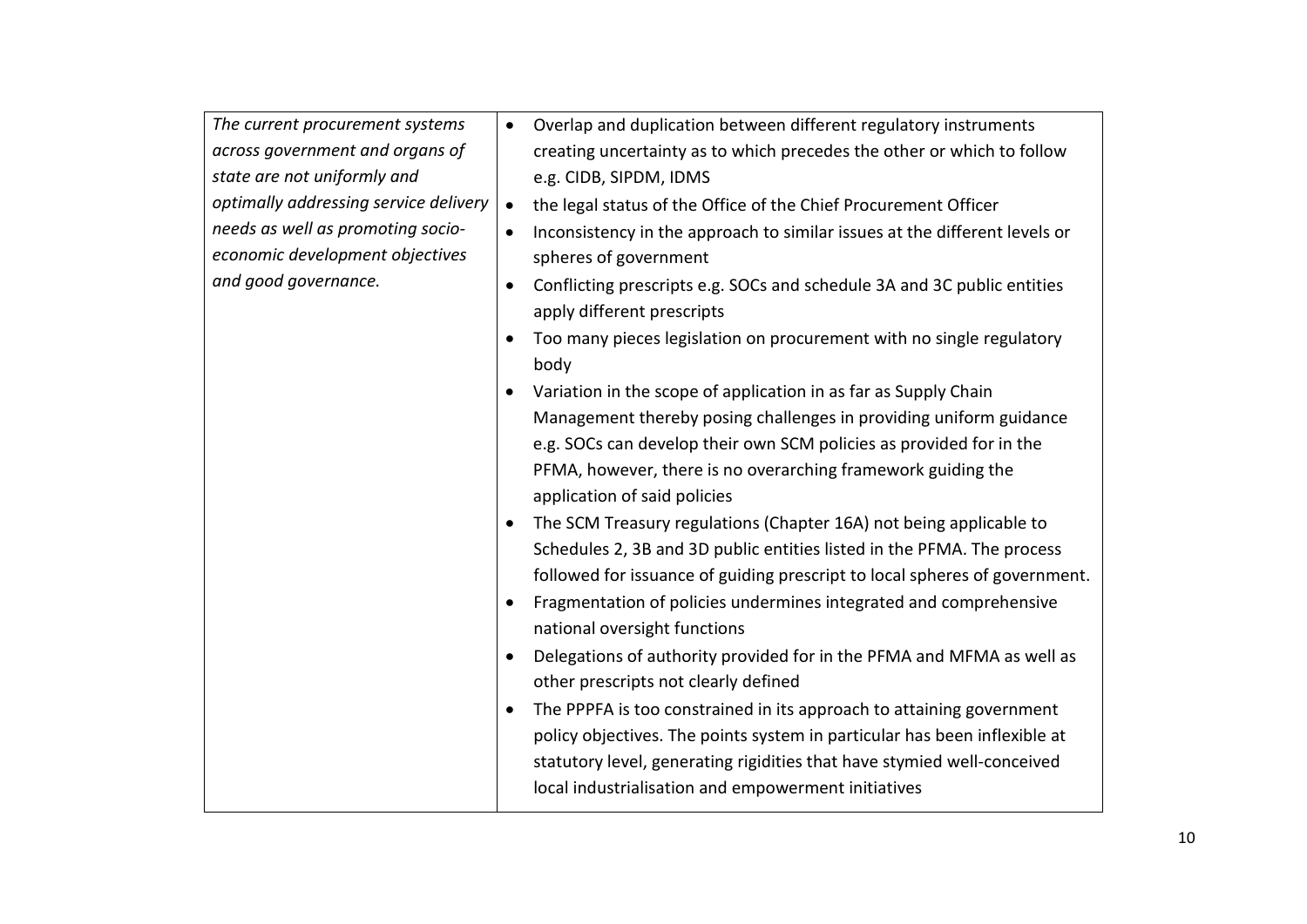| Misinterpretation of prescripts<br>$\bullet$                                                |
|---------------------------------------------------------------------------------------------|
| Lack of professional capacity<br>$\bullet$                                                  |
| Poor planning and project management<br>$\bullet$                                           |
| SCM abuse and lack of consequence management<br>$\bullet$                                   |
| Lack of legal framework to regulate procurement from another organ of<br>$\bullet$<br>state |
|                                                                                             |
|                                                                                             |
|                                                                                             |
|                                                                                             |
|                                                                                             |
|                                                                                             |
|                                                                                             |
|                                                                                             |
|                                                                                             |
|                                                                                             |
|                                                                                             |
|                                                                                             |
|                                                                                             |
|                                                                                             |
|                                                                                             |
|                                                                                             |
|                                                                                             |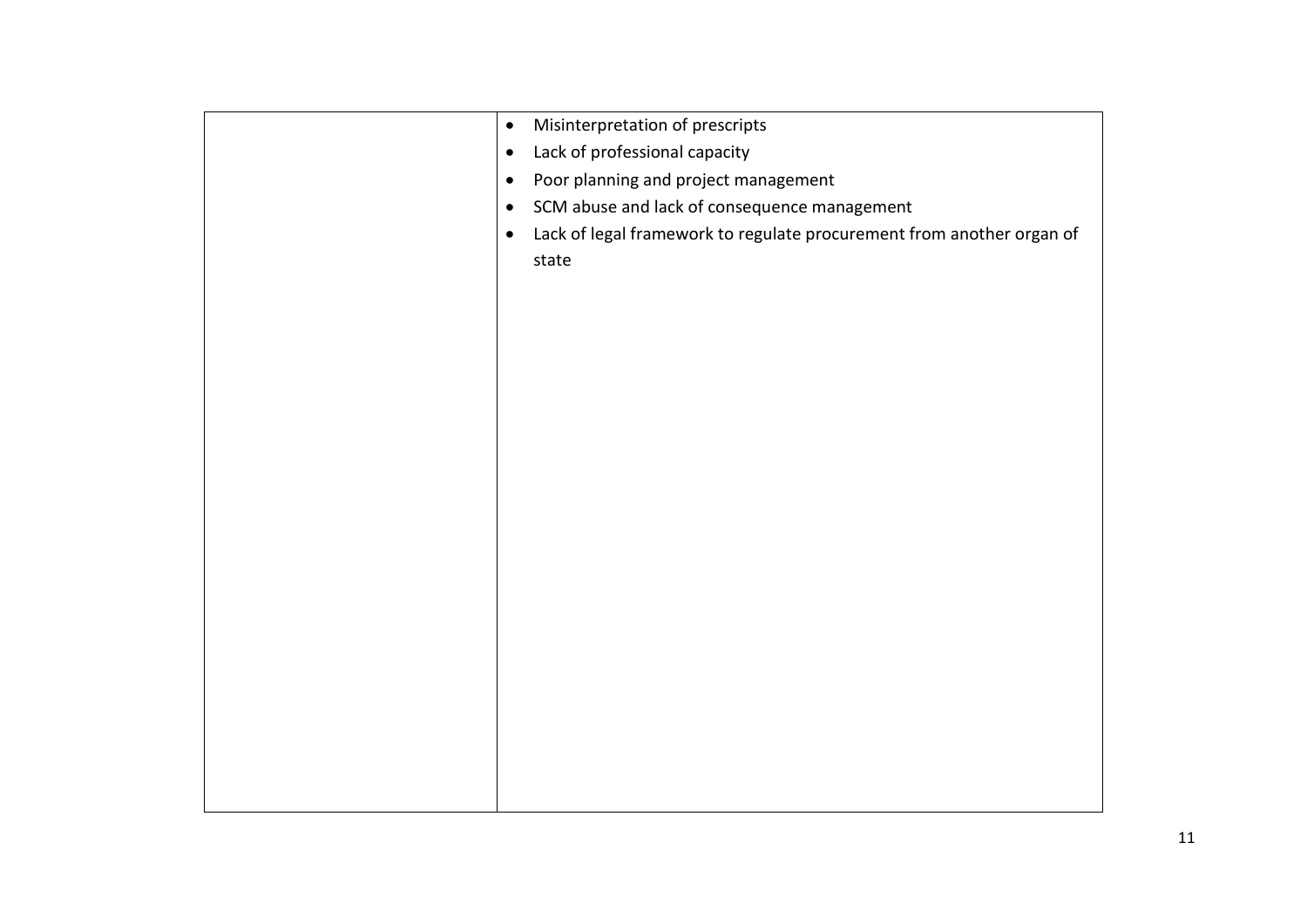#### 1.2. Describe the intended outcomes of the proposal

The intent of the OCPO within National Treasury is to ensure that public sector organizations in South Africa honour the provisions of section 217 of the Constitution when spending taxpayer's money on procurement of goods, services and works.

Although the OCPO is not directly involved in procurement processes of organs of state, the OCPO is responsible to manage procurement reforms, enhance and maintain the procurement system and oversee how government conducts business with the private sector.

Emanating from the supply chain management (SCM) modernisation strategy that was approved by Cabinet on 12 November 2014, the focus was to accelerate the SCM reforms by:

- Finalising the legal framework aligned to the proposed reforms;
- Simplifying, standardising and automating procurement activities across all spheres of government; and
- Modernise SCM technology and up-scaling the use thereof;

While an enabling procurement legislative framework is key to achieving the objectives of a developmental state as depicted in the National Development Plan (NDP), the current reforms are capitalising on the smarter use of technology. Given the current economic climate, it is now more important than ever to find innovating ways of ensuring government procurement is streamlined and simplified to provide opportunities to as many citizens / suppliers as possible. The introduction of digital technologies in the public procurement and its impact on transparency, oversight and efficiency remains the key objective in enabling the SCM reforms which is implied in the Bill. Although solutions are developed at an unprecedented speed, the agility of organs of state to adopt and integrate these solutions in their current policy and technology environment's, remains a concern.

South Africa was one of the founding members of the Open Government Partnership (OGP) when it was formally launched in 20 September 2011, and has made many commitments that seek to build on existing government and citizen-led initiatives related to OPG in the South African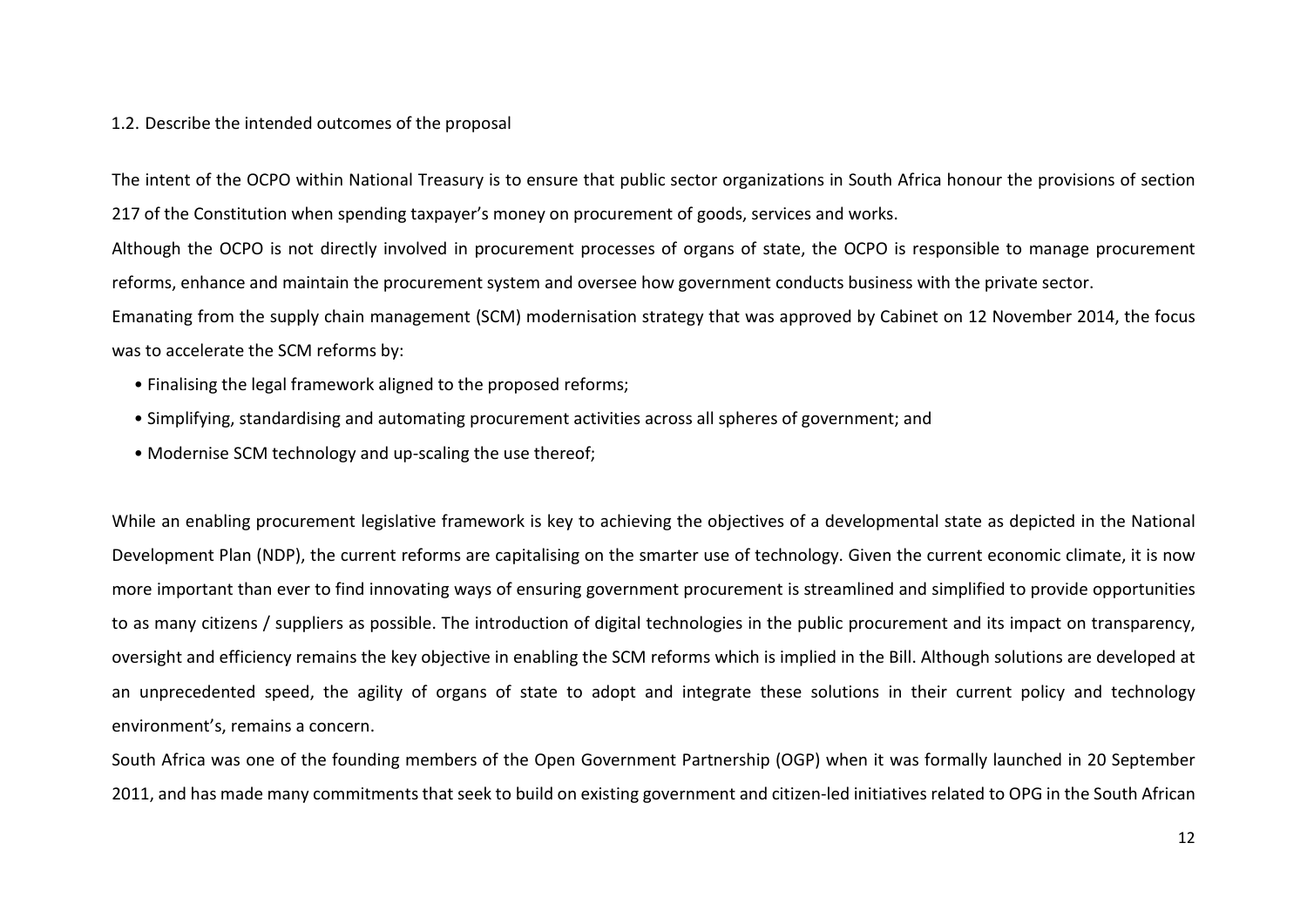government. Combating corruption and enhancing transparency and accountability were identified as key challenges to strengthening a capable and democratic state during the feedback process.

Given the subscription of government to the OGP, the challenge South Africa will address through OGP is to seek to increase public confidence by improving integrity in public services, creating safer communities, effectively managing public resources and increasing accountability.

1.3. Describe the groups that will benefit from the proposal, and the groups that will face the cost. These groups could be described by their role in the economy or in society. As a minimum, consider if there will be specific benefits or costs for the poorest households (earning R 7000 a month or less); for black people, youth or women; for small and emerging enterprise; and /or for rural development. Add more rows if required

| <b>Groups that will benefit</b> | How will they benefit?                                 |
|---------------------------------|--------------------------------------------------------|
| Citizens                        | Improved service delivery; Preferential procurement    |
|                                 | of services from local professionals                   |
| <b>Black Businesses (Black</b>  | Preferential access to government business             |
| persons, women, youth,          | opportunities                                          |
| township and rural)             |                                                        |
| <b>Local Businesses</b>         | Developmental opportunities for SMMEs                  |
| Local Industry                  | Bill provides for set aside allocation of contracts to |
|                                 | for goods manufactured in South Africa and services    |
|                                 | that are provided by citizens of South Africa          |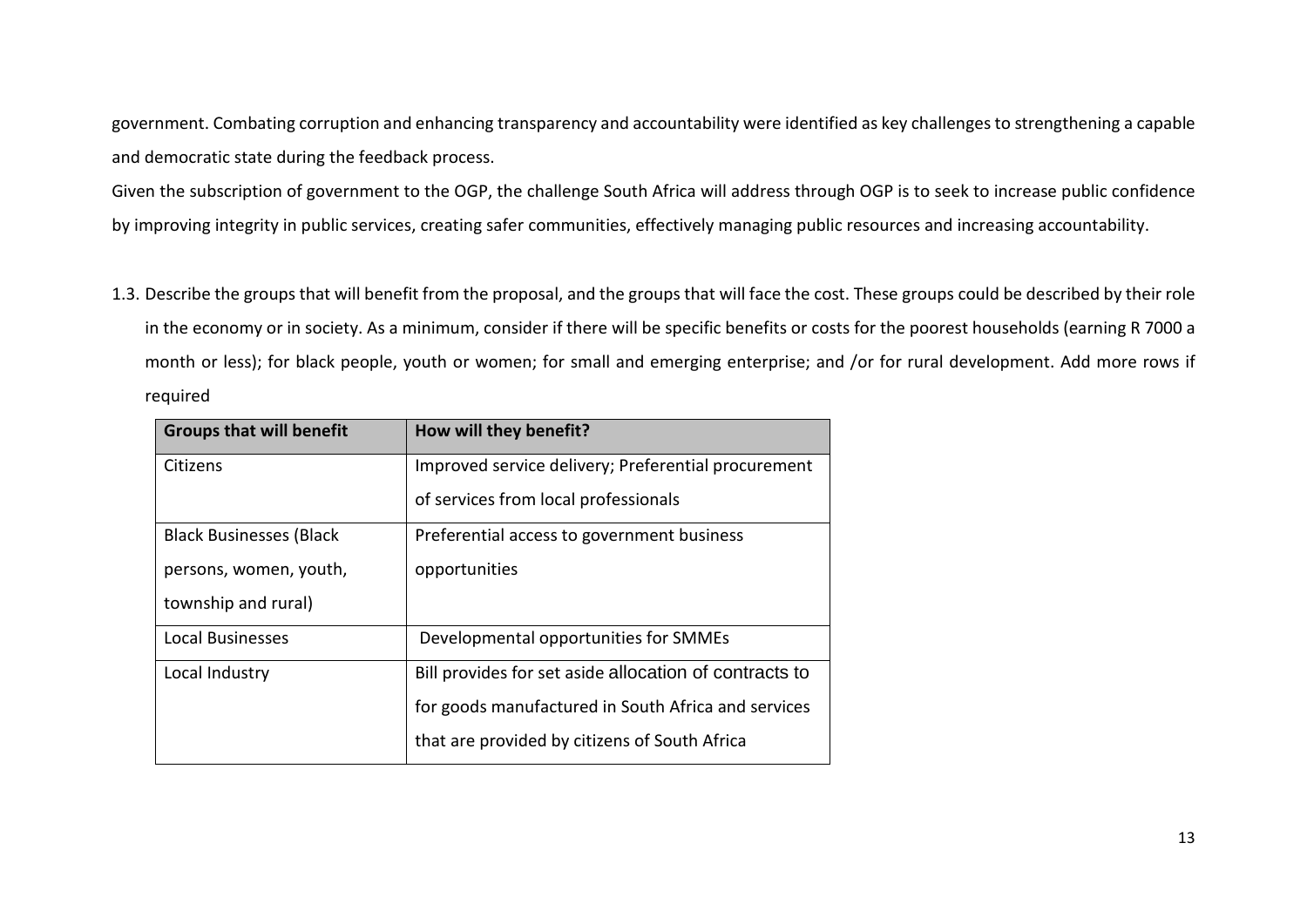| SCM practitioners | Professionalisation and recognition as a specialist  |  |
|-------------------|------------------------------------------------------|--|
|                   | discipline                                           |  |
| Government        | Savings (expenditure reduction) on fiscus, value for |  |
|                   | money on contracts                                   |  |
| Country           | Improved credit ratings, investor confidence and     |  |
|                   | corruption rankings                                  |  |

| Groups that will bear the cost or lose | How will they incur the costs or lose?       |
|----------------------------------------|----------------------------------------------|
| Untransformed businesses               | Losing out on government contracts.          |
| Government institutions including NT   | Restructuring of SCM functions to align with |
|                                        | the new functions                            |

1.4. Describe the behaviour that must be changed, main mechanisms to achieve the necessary changes. These mechanisms may include modifications in decision making process systems; changes in procedures; educational work; sanctions; and or incentives. Also identify groups inside or outside government whose behaviour will have to change to implement the proposal. Add more rows if required.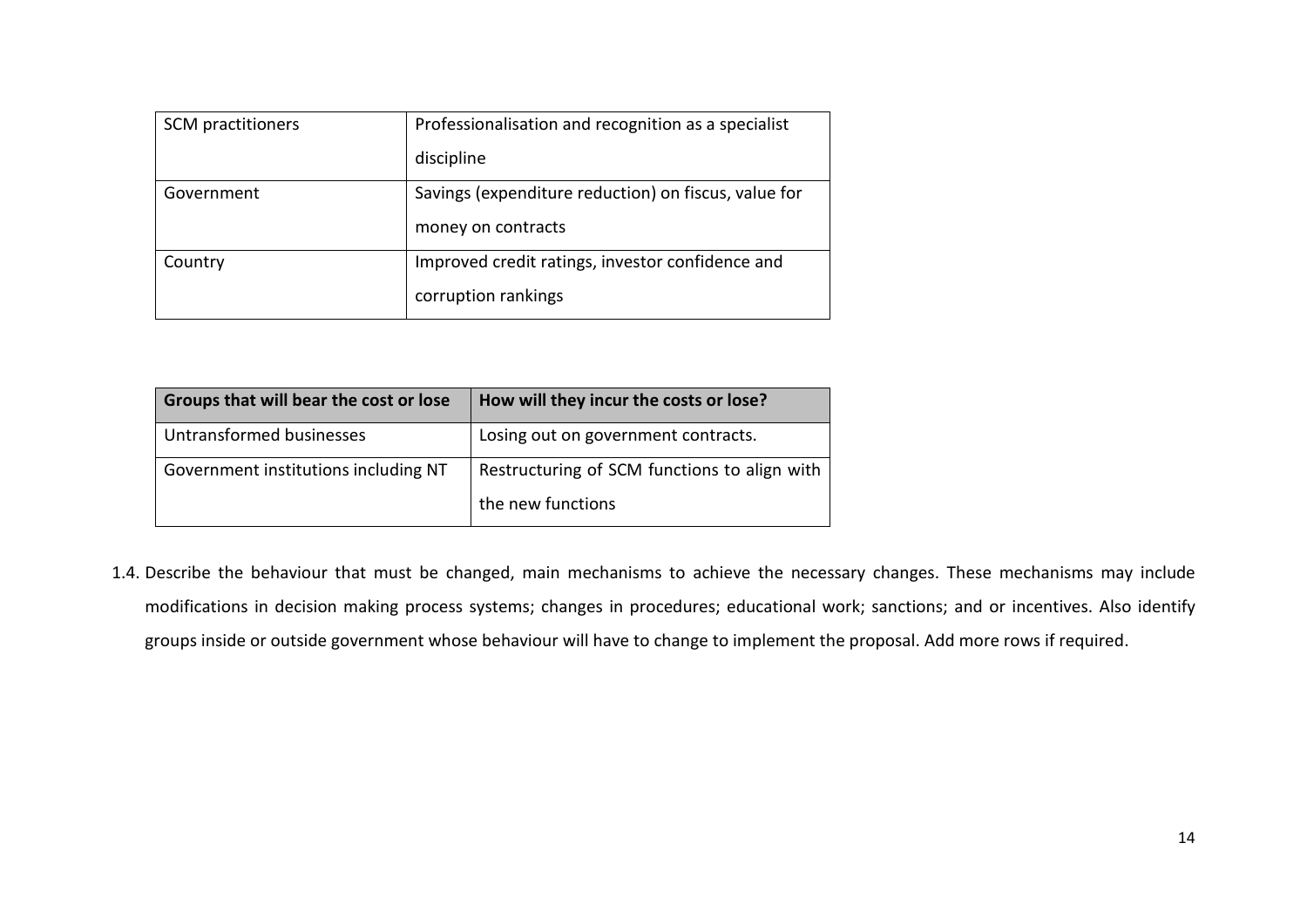| <b>Groups inside</b>       | <b>Behaviour that must be changed</b> | <b>Main mechanism to achieve</b>  |
|----------------------------|---------------------------------------|-----------------------------------|
| <b>Government</b>          | (Current Behaviour)                   | the necessary changes             |
| SCM practitioners          | Not always acting in the best         | <b>Modification Changes in</b>    |
|                            | interests of the state by exercising  | procedures, educational work,     |
|                            | due diligence and care and avoiding   | change management to              |
|                            | conflicts of interest when            | encourage thinking outside the    |
|                            | performing their duties               | box, implementing punitive        |
|                            |                                       | measure and also have             |
|                            |                                       | incentives for best performers    |
| <b>Accounting Officers</b> | Lack of accountability and proper     | The Bill outlines clear roles and |
| (AO) and Accounting        | delegations of functions              | responsibilities for AO and AA    |
| Authorities (AA)           |                                       | as well as educational            |
|                            |                                       | mechanism to assist with the      |
|                            |                                       | implementation of their roles     |
|                            |                                       | including consequence             |
|                            |                                       | management for non-               |
|                            |                                       | compliance                        |
| User/line                  | Not undermining the SCM processes     | Change management training,       |
| functionaries              | and planning their needs in a timely  | sanctions for users/line          |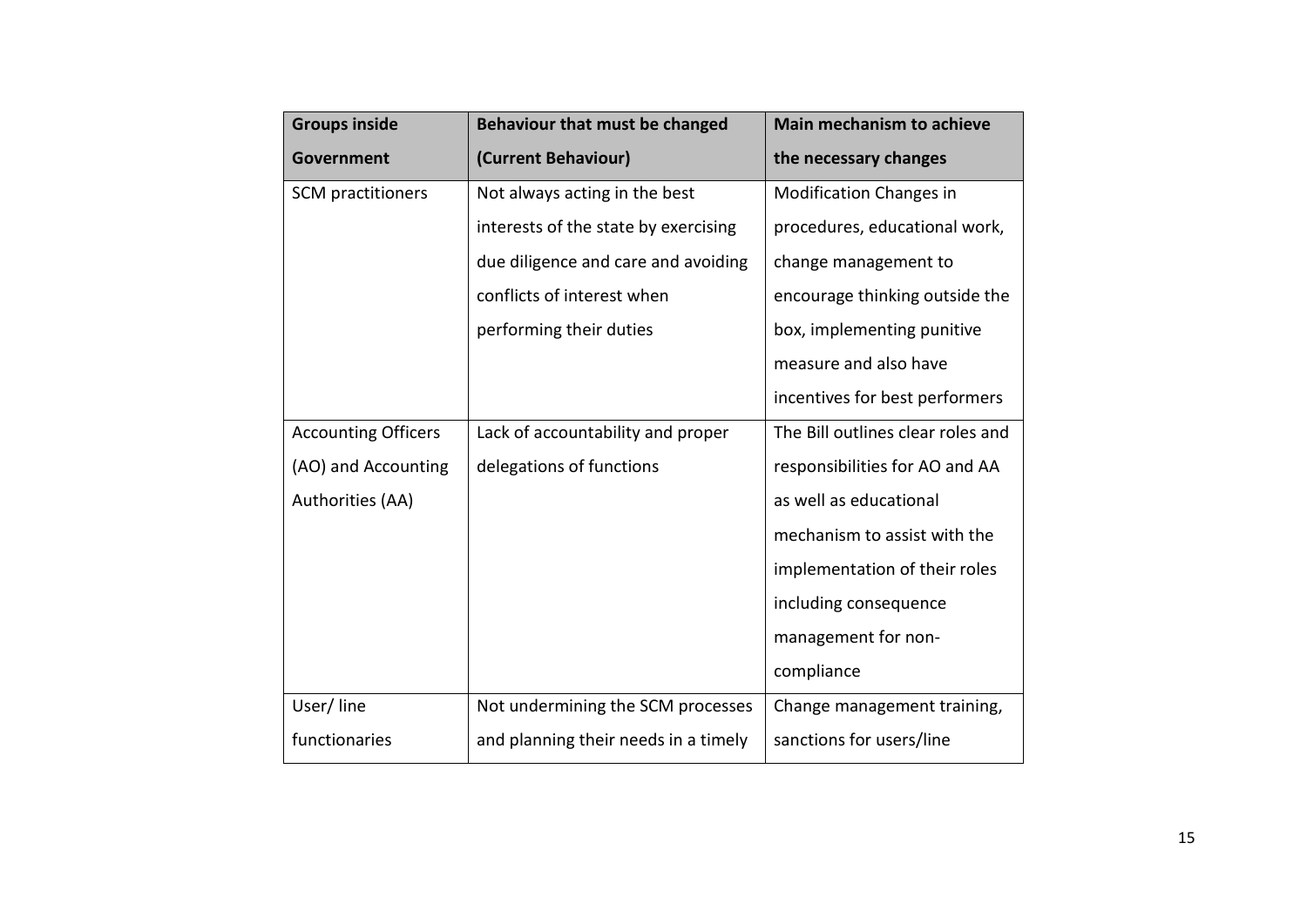| <b>Groups inside</b> | Behaviour that must be changed   | Main mechanism to achieve    |  |
|----------------------|----------------------------------|------------------------------|--|
| Government           | (Current Behaviour)              | the necessary changes        |  |
|                      | manner in order to allow the SCM | functionaries who circumvent |  |
|                      | process to be executed           | the SCM process              |  |

| <b>Groups outside</b>    | Behaviour that must be changed        | <b>Main mechanism to</b>   |  |
|--------------------------|---------------------------------------|----------------------------|--|
| Government               | (Current Behaviour)                   | achieve the necessary      |  |
|                          |                                       | changes                    |  |
| <b>Suppliers</b>         | Jack of all trade mentality,          | Supplier open days by      |  |
|                          | tenderpreneurship, expectation that   | relevant stakeholder to    |  |
|                          | government will hand work to          | educate suppliers on       |  |
|                          | categories of persons who were        | what is expected of        |  |
|                          | previously disadvantaged              | suppliers, robust SCM      |  |
|                          |                                       | specification process      |  |
| Government agencies that | Not visible, not providing sufficient | Marketing of services      |  |
| are responsible for      | support to SMME in relation to how    | provided and how           |  |
| economic development     | to run profitable and sustainable     | suppliers can access these |  |
|                          | businesses                            | services                   |  |
| Government agencies that | Not visible, not transparent on       | Marketing of services      |  |
| fund small businesses    | offering and requirement for          | provided and how           |  |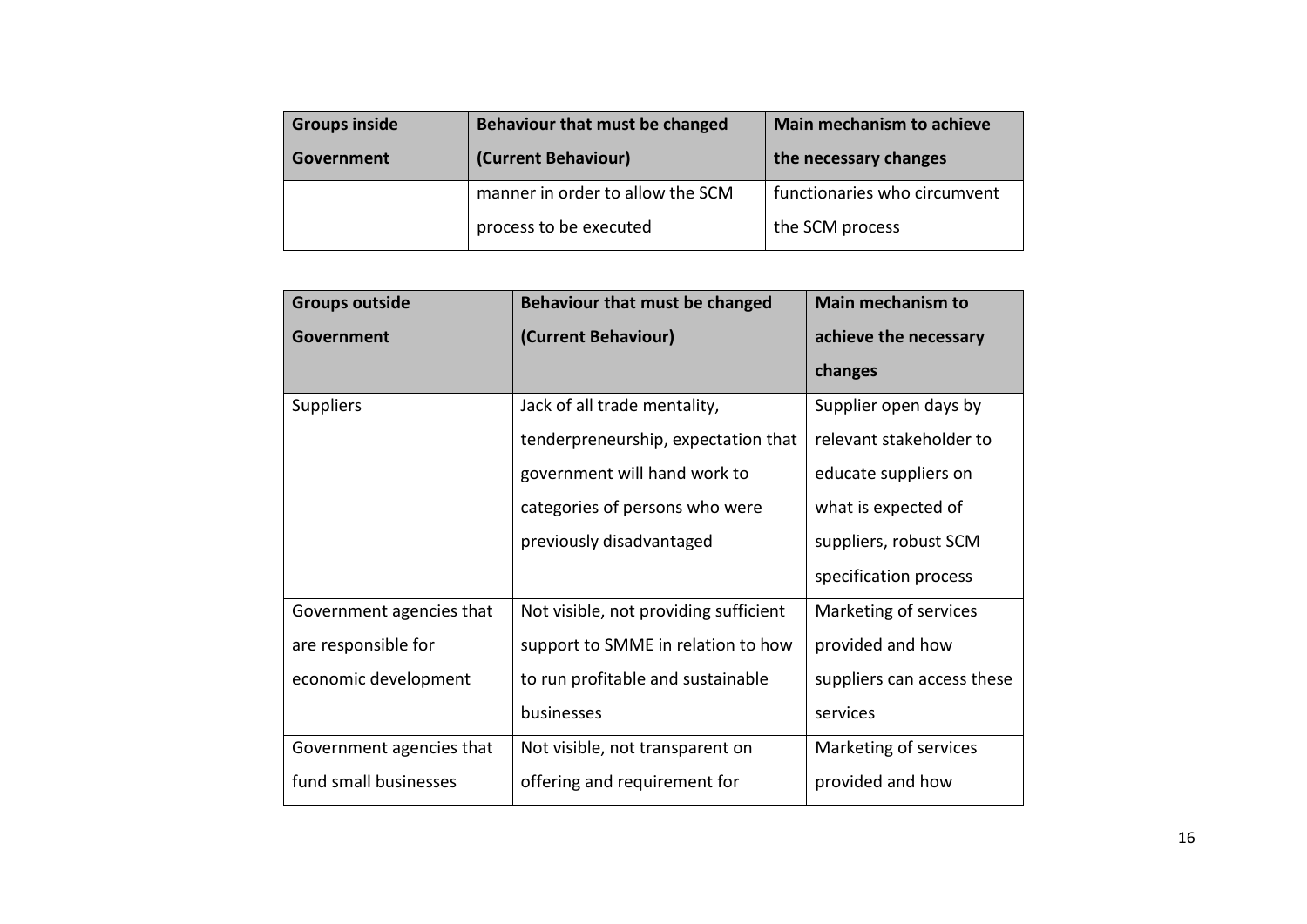|                               | accessing funding, not investing in    | suppliers can access these |  |
|-------------------------------|----------------------------------------|----------------------------|--|
|                               | capacity buildings                     | services                   |  |
| <b>Big Business and Multi</b> | Unwillingness to transform, transfer   | The Bill provides          |  |
| <b>Nationals</b>              | skills and investing in local economy. | incentives for local       |  |
|                               |                                        | production and             |  |
|                               |                                        | operations.                |  |

1.5. Report on consultations on the proposal with the affected government agencies, business and other groupings. What do they see as the main benefits, costs and risks? Do they support or oppose the proposal? What amendments do they propose? And have these amendments been incorporated in your proposal?

Annexure 1 highlights these cases

Table on consultations:

| <b>Affected Stakeholders</b> |                           | What do they see as      | Do they support or          | What amendments do      | <b>Have these amendments</b> |
|------------------------------|---------------------------|--------------------------|-----------------------------|-------------------------|------------------------------|
|                              |                           | main benefits, costs and | oppose the proposal?        | they propose?           | been incorporated in         |
|                              |                           | risks?                   |                             |                         | your proposal?               |
|                              | Government                | Benefit: Synergy in SCM  | Yes, they support the draft | Will be done once       |                              |
|                              | Departments and           | prescripts; flexible     | thus far.                   | published for comments. |                              |
|                              | <b>Agencies (National</b> | preferential procurement |                             |                         |                              |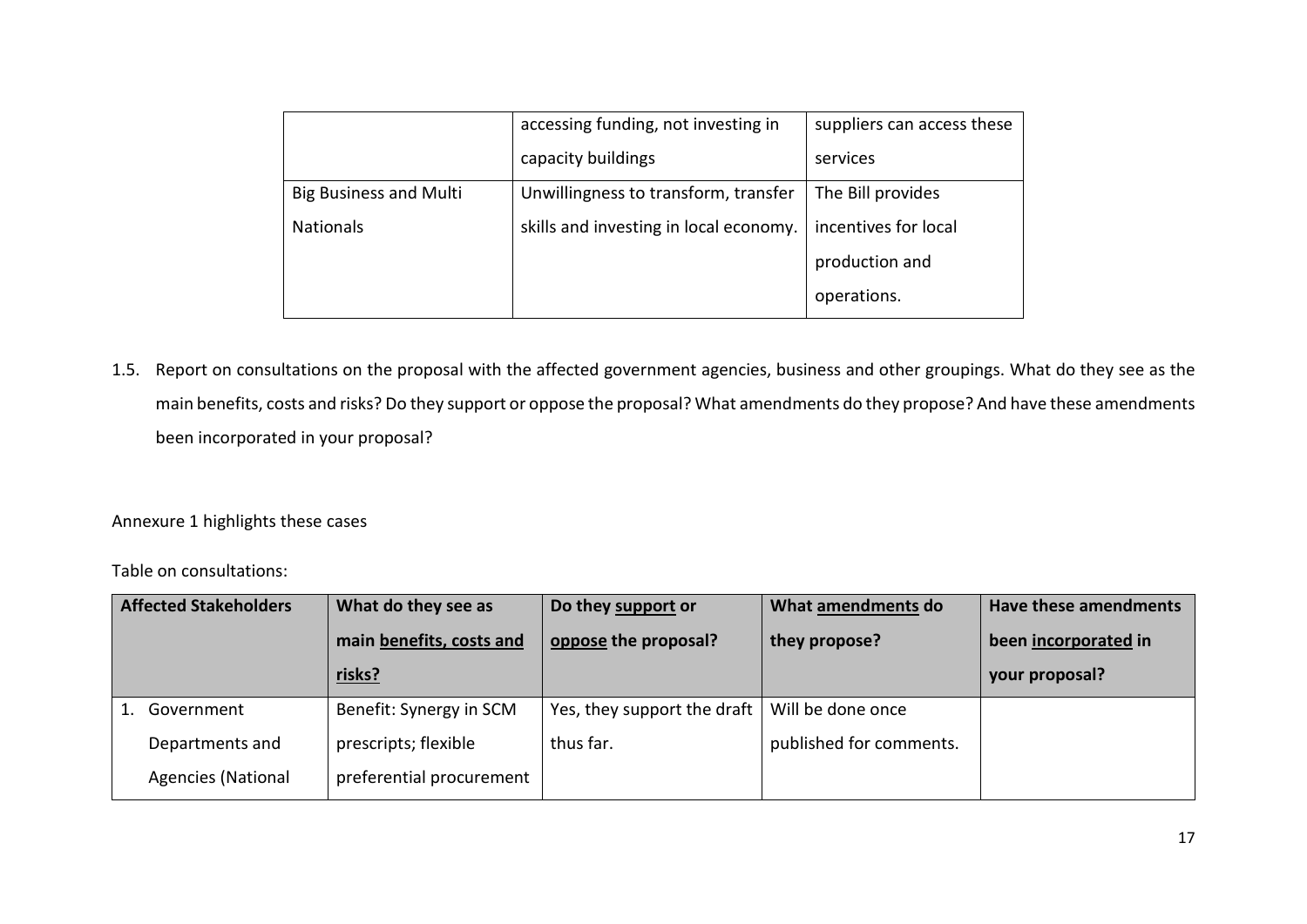| Treasury; Department | as well as the industrial |    |                                   |                     |                             |
|----------------------|---------------------------|----|-----------------------------------|---------------------|-----------------------------|
| of Human Settlement; | and innovation support.   |    |                                   |                     |                             |
| Water & Sanitation;  |                           |    |                                   |                     |                             |
| SITA, Correctional   |                           |    |                                   |                     |                             |
| Services, Transport, |                           |    |                                   |                     |                             |
| Trade & Industry,    |                           |    |                                   |                     |                             |
| ARMSCOR, SOCs)       |                           |    |                                   |                     |                             |
| 2. FOSAD             | Benefit: Single piece of  | a) | All attendees                     | 1. The name         | No, the amendments will     |
|                      | SCM legislation governing |    | indicated that                    | regulator need to   | be made during the          |
|                      | all spheres of            |    | they were<br>happy with           | be changed as it    | public consultation stage.  |
|                      | government,               |    | document.                         | causes confusion    | Some of the concerns are    |
|                      |                           |    | They indicated                    | considering that it | addressed in the Bill       |
|                      |                           |    | that it is a step<br>in the right | is the OCPO and     | broadly and will be taken   |
|                      |                           |    | direction and                     | not a regulator     | up in the drafting of the   |
|                      |                           |    | that they were                    | that would be       | regulations as it is easier |
|                      |                           |    | looking forward                   | reporting to        | to update regulations       |
|                      |                           |    | to working with<br>NT on the      | Parliament and      | than an act.                |
|                      |                           |    | drafting of the                   | independent of      |                             |
|                      |                           |    | regulations to                    | any organ of state. |                             |
|                      |                           |    | ensure that                       |                     |                             |
|                      |                           |    | what is                           |                     |                             |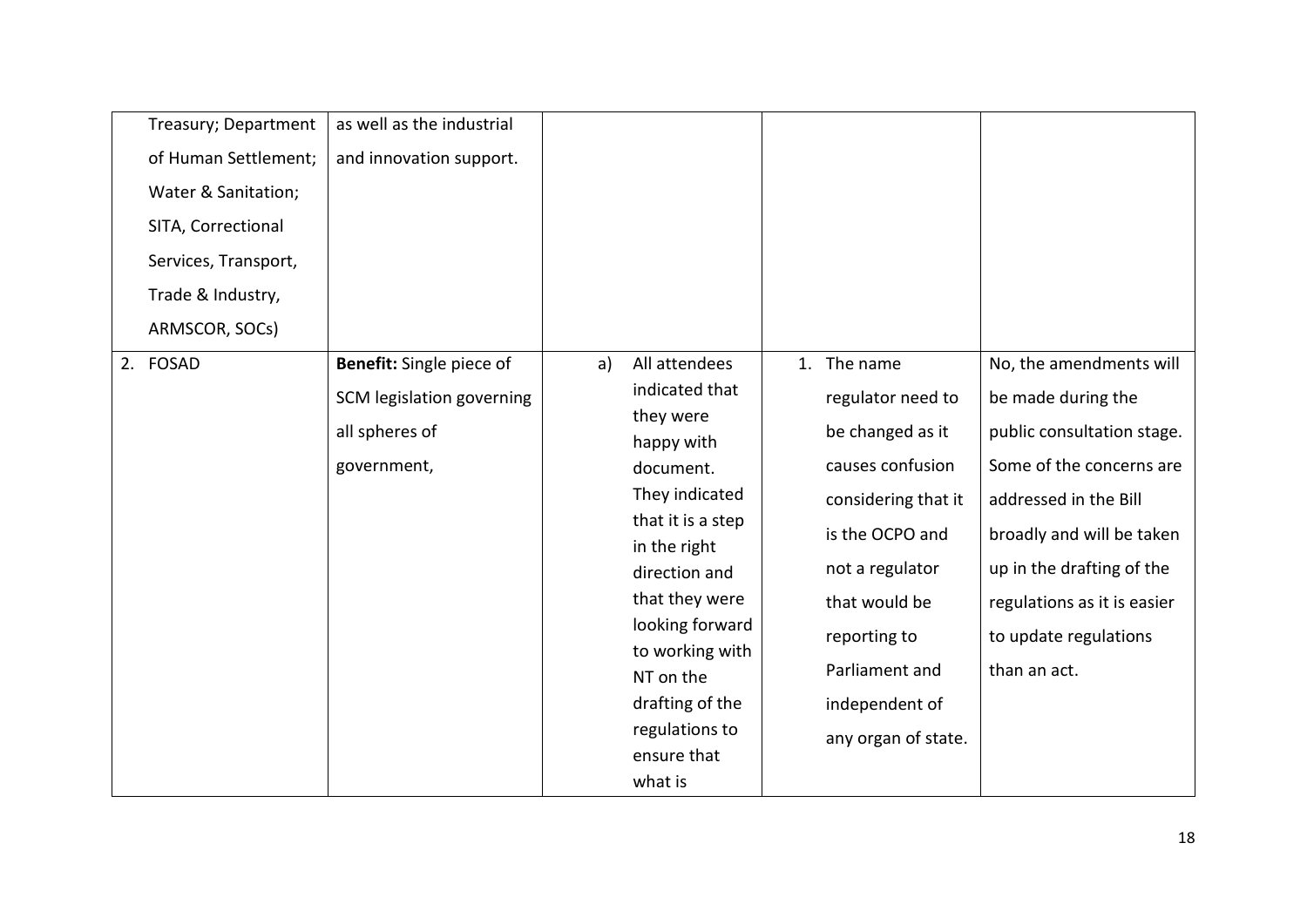|  | captured in the             | 2. Functions of the  |  |
|--|-----------------------------|----------------------|--|
|  | Bill is ultimately          | regulator need to    |  |
|  | implementable               | be clarified so that |  |
|  | through the<br>regulations. | it becomes clear to  |  |
|  |                             | what extent the      |  |
|  |                             |                      |  |
|  |                             | regulator interacts  |  |
|  |                             | with other           |  |
|  |                             | legislative bodies,  |  |
|  |                             | e.g. the public      |  |
|  |                             | protector, in        |  |
|  |                             | relation to          |  |
|  |                             | breaches of laws     |  |
|  |                             | etc. to avoid        |  |
|  |                             | overstepping its     |  |
|  |                             | mandate and          |  |
|  |                             | being player and     |  |
|  |                             | referee.             |  |
|  |                             | 3. Clarity was       |  |
|  |                             | required with        |  |
|  |                             | regard to            |  |
|  |                             |                      |  |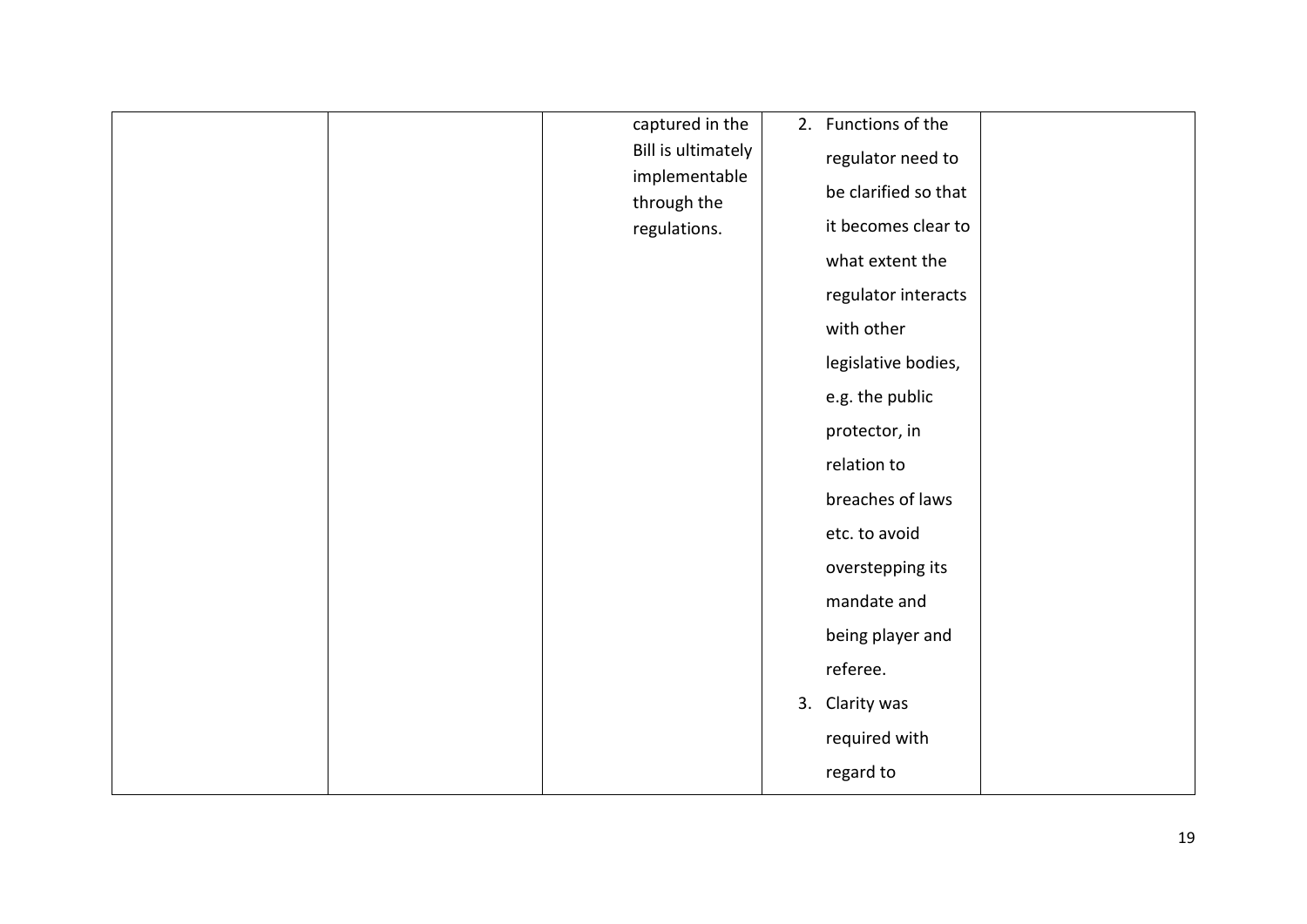|  | practicality of      |  |
|--|----------------------|--|
|  | transferring of      |  |
|  | funds other than     |  |
|  | to organ of state    |  |
|  | and how should       |  |
|  | they comply with     |  |
|  | the Act when         |  |
|  | procuring goods      |  |
|  | and services for     |  |
|  | the benefit of the   |  |
|  | organ of state. A    |  |
|  | need to indicate     |  |
|  | upfront what the     |  |
|  | Act covers from      |  |
|  | the policy specifics |  |
|  | concerning           |  |
|  | transferring of      |  |
|  | funds e.g. defence   |  |
|  | procurement,         |  |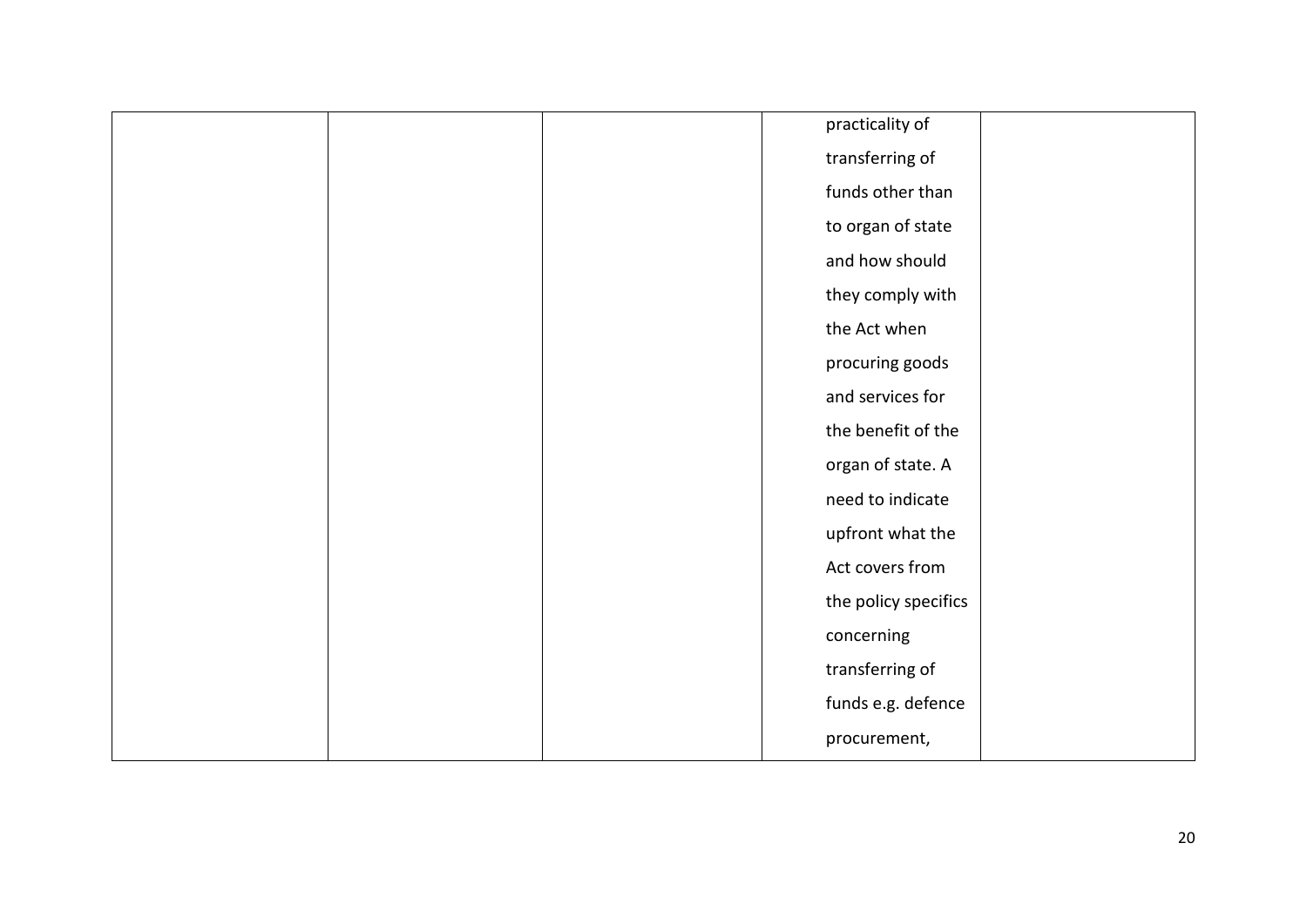|  | women and youth,     |
|--|----------------------|
|  | traditional leaders. |
|  | 4. Green             |
|  | procurement          |
|  | should also be       |
|  | looked into          |
|  | intensively.         |
|  | 5. The minimum       |
|  | wage is not          |
|  | addressed            |
|  | although there is    |
|  |                      |
|  | provision for tax    |
|  | compliance -         |
|  | resolution was       |
|  | made to remove       |
|  | tax compliance       |
|  | from the Bill and    |
|  | include all other    |
|  | applicable           |
|  | legislation that     |
|  | organs of state      |
|  | must comply with     |
|  | in the in the        |
|  | regulations.         |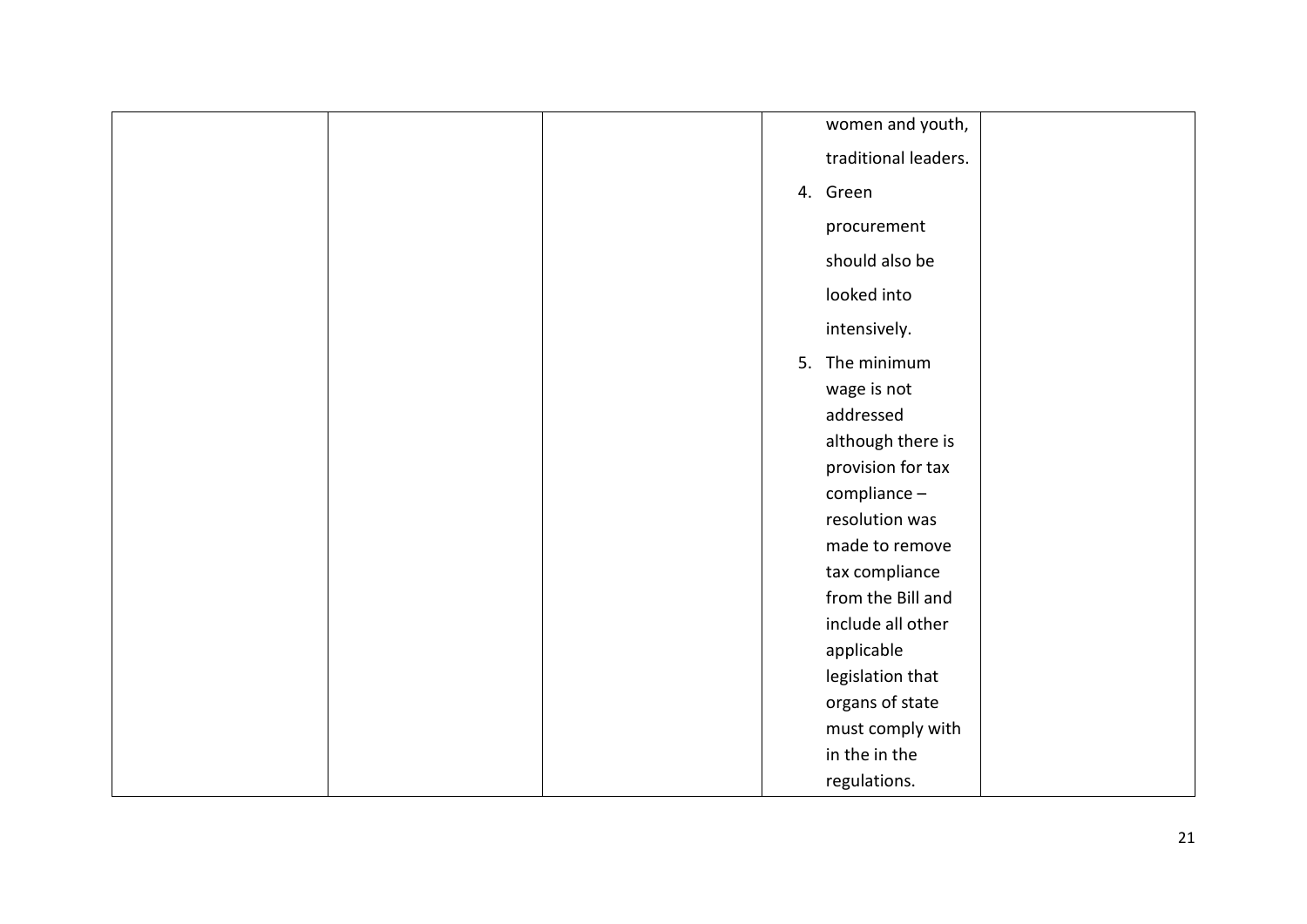| 6. Rephrase the      |
|----------------------|
| statement about      |
| "no discrimination   |
| based on             |
| nationality" and     |
| rather draft it in   |
| line with section    |
| $217(1)$ of the      |
| constitution so      |
| that there is no     |
| emphasis on the      |
| facet of nationality |
| as this may be       |
| problematic when     |
| challenged even      |
| though the           |
| constitution allows  |
| for advancement      |
| of designated        |
| groups               |
| 7. Department of     |
|                      |
| Women concern        |
| that the Bill does   |
| not explicitly       |
| mention the          |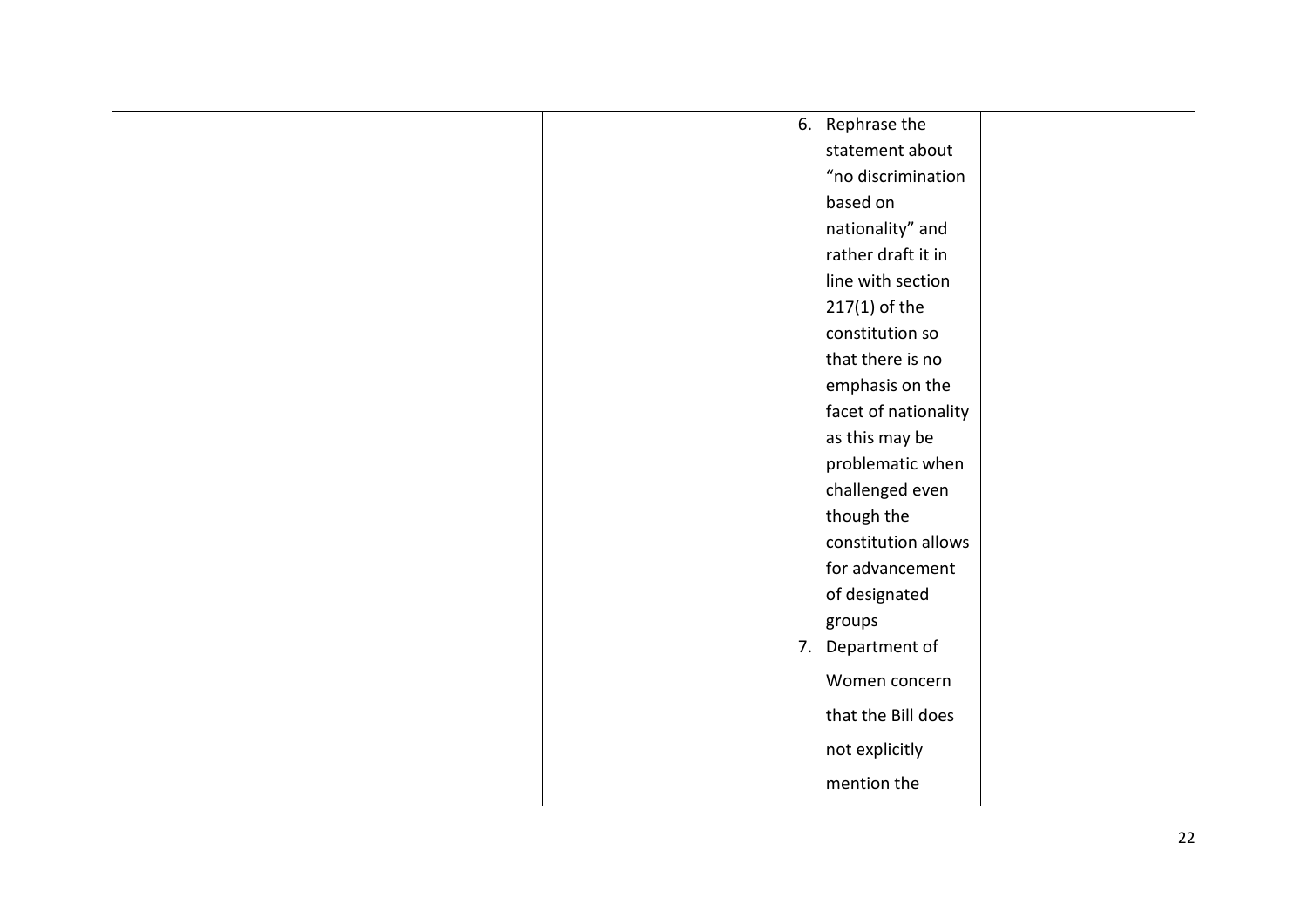|  | advancement of         |  |
|--|------------------------|--|
|  | women whereas          |  |
|  | women make up          |  |
|  | more than 51% of       |  |
|  | the population.        |  |
|  | Requested that         |  |
|  | addition of clause     |  |
|  | $26(2)(c)(vi)$ in this |  |
|  | regard. It was         |  |
|  | proposed that the      |  |
|  | categories of          |  |
|  | persons to be          |  |
|  | advanced not be        |  |
|  | indicated              |  |
|  | specifically but       |  |
|  | rather be indicated    |  |
|  | broadly in order to    |  |
|  | avoid amending         |  |
|  | the Act. Legal         |  |
|  | advice would be        |  |
|  |                        |  |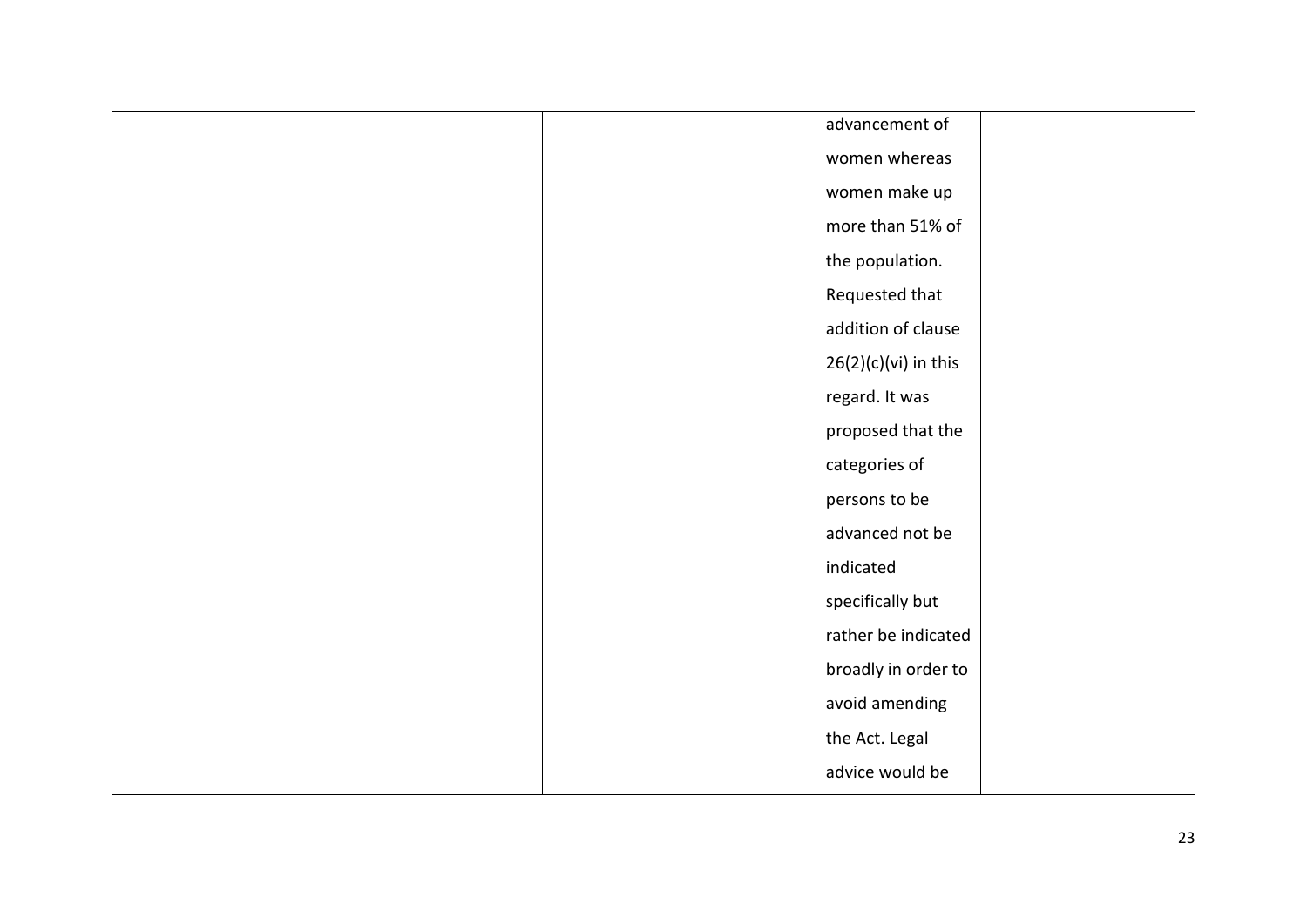|  |  | sought in terms of   |
|--|--|----------------------|
|  |  | making provision     |
|  |  | of women in the      |
|  |  | Act as opposed to    |
|  |  | the other groups     |
|  |  | and what impact      |
|  |  | this will have       |
|  |  | should other         |
|  |  | groups be            |
|  |  | identified after the |
|  |  | promulgation of      |
|  |  | the Act.             |
|  |  | 8. In the section    |
|  |  | dealing with         |
|  |  | procurement          |
|  |  | methods- address     |
|  |  | the issue of         |
|  |  | government to        |
|  |  | government           |
|  |  | procurement          |
|  |  |                      |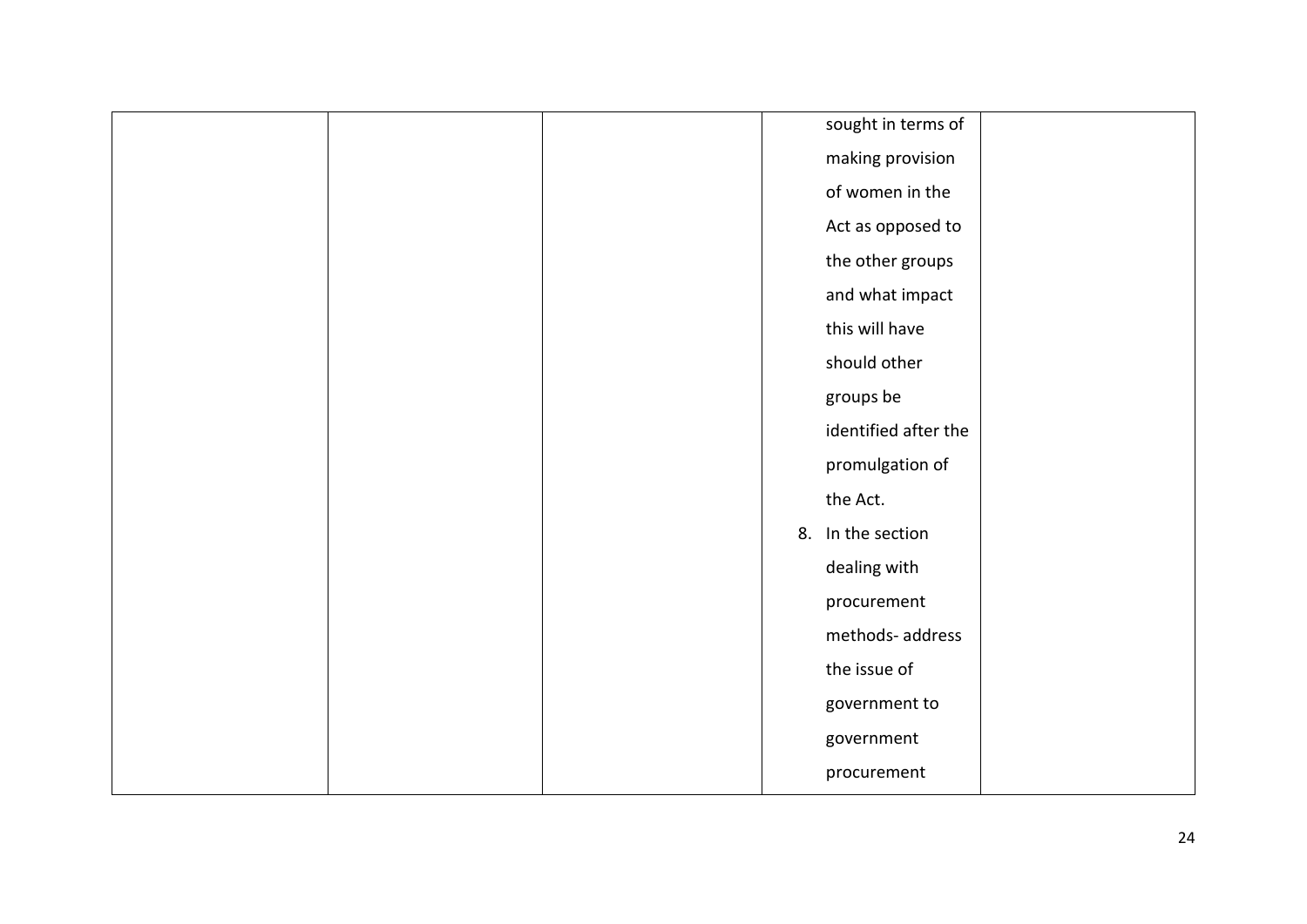|  |  | where government       |  |
|--|--|------------------------|--|
|  |  | has the capacity to    |  |
|  |  | provide the goods      |  |
|  |  | and services           |  |
|  |  | required.              |  |
|  |  | 9. Remove specific     |  |
|  |  | number of days for     |  |
|  |  | bid validity period,   |  |
|  |  | section 30 (2) and     |  |
|  |  | section 33 and         |  |
|  |  |                        |  |
|  |  | move them              |  |
|  |  | regulations.           |  |
|  |  | 10. There is a need to |  |
|  |  | look at supplier       |  |
|  |  | development and        |  |
|  |  | targeted               |  |
|  |  | procurement            |  |
|  |  | within the Act in      |  |
|  |  | terms of               |  |
|  |  | development in         |  |
|  |  |                        |  |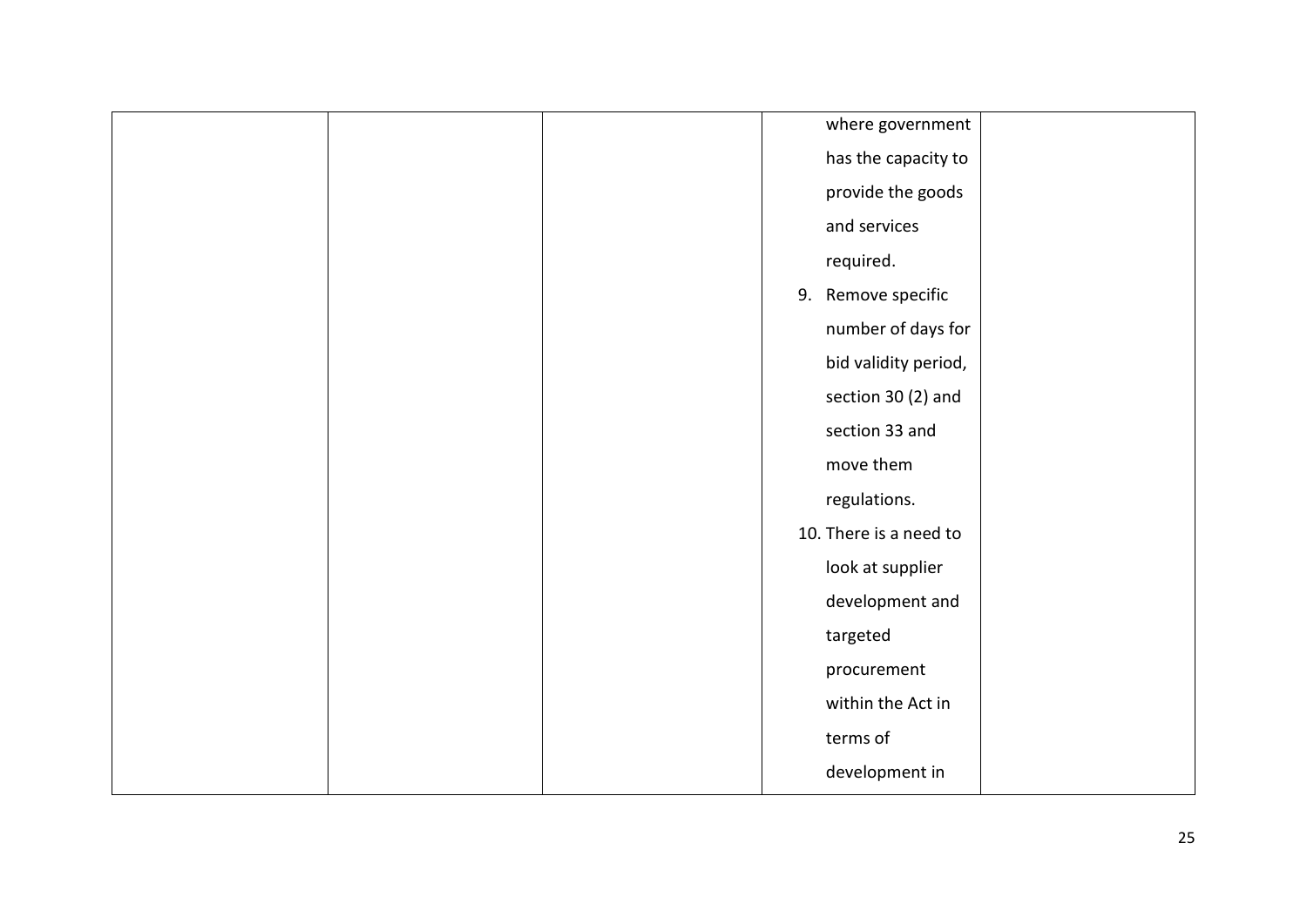|  | order to see how    |  |
|--|---------------------|--|
|  | they get promoted   |  |
|  | 11. A concern was   |  |
|  | raised with         |  |
|  | innovations that    |  |
|  | Departments         |  |
|  | comes-up with and   |  |
|  | find that           |  |
|  | Departments are     |  |
|  | used to             |  |
|  | commercialize       |  |
|  | companies that      |  |
|  | were used to        |  |
|  | source innovations  |  |
|  | and how this can    |  |
|  | be curbed and       |  |
|  | protect the         |  |
|  | copyright/rights of |  |
|  | usage by            |  |
|  |                     |  |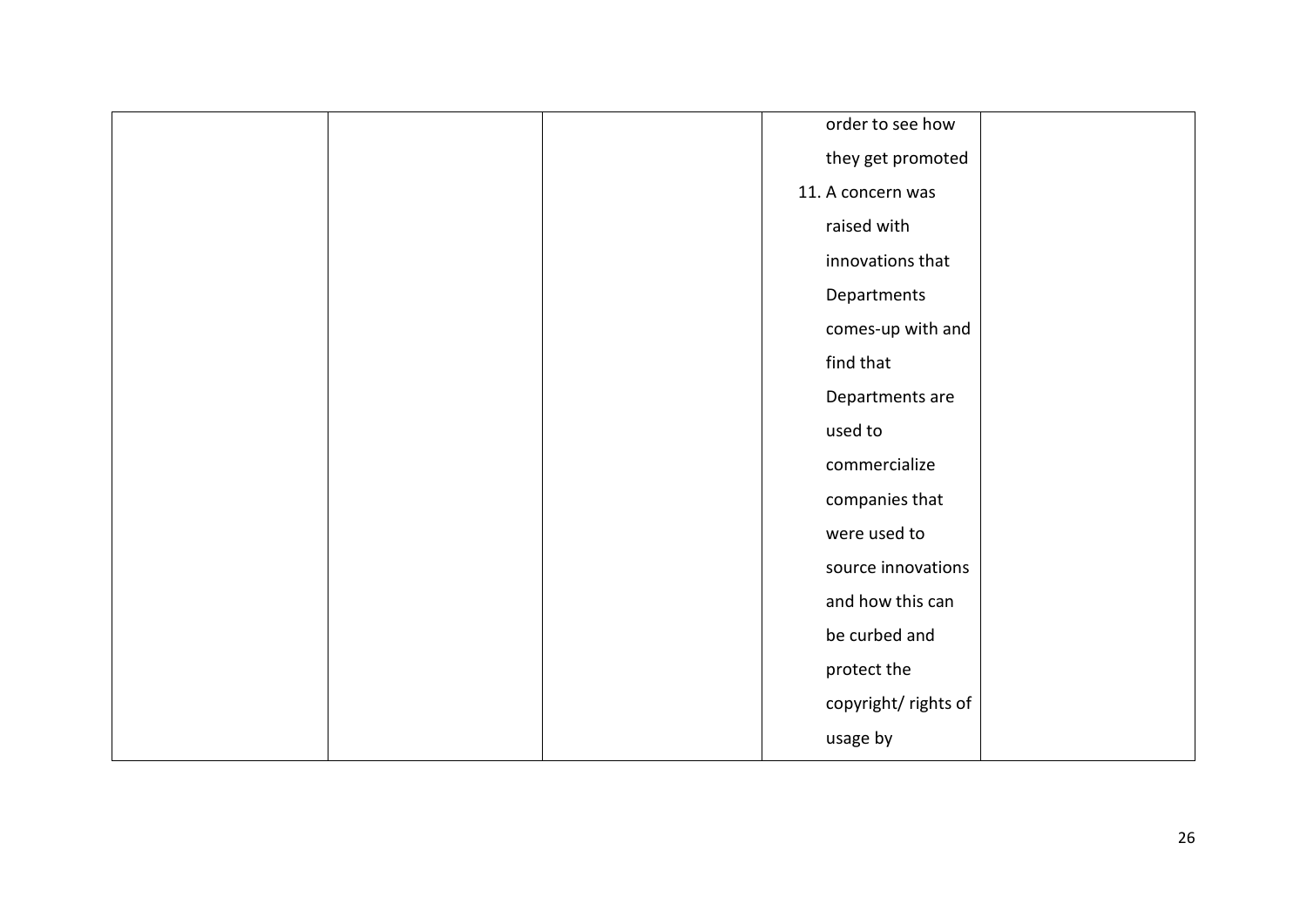|  | government to       |  |
|--|---------------------|--|
|  | these innovations.  |  |
|  | 12. NT must look at |  |
|  | ways on to what     |  |
|  | extent the          |  |
|  | preferential        |  |
|  | procurement         |  |
|  | requirements will   |  |
|  | apply to SOCs or    |  |
|  | other organs of     |  |
|  | state that compete  |  |
|  | with the private    |  |
|  | sector for          |  |
|  | provision of goods  |  |
|  | or services as      |  |
|  | sometimes this      |  |
|  | makes them          |  |
|  | uncompetitive and   |  |
|  | the state often has |  |
|  |                     |  |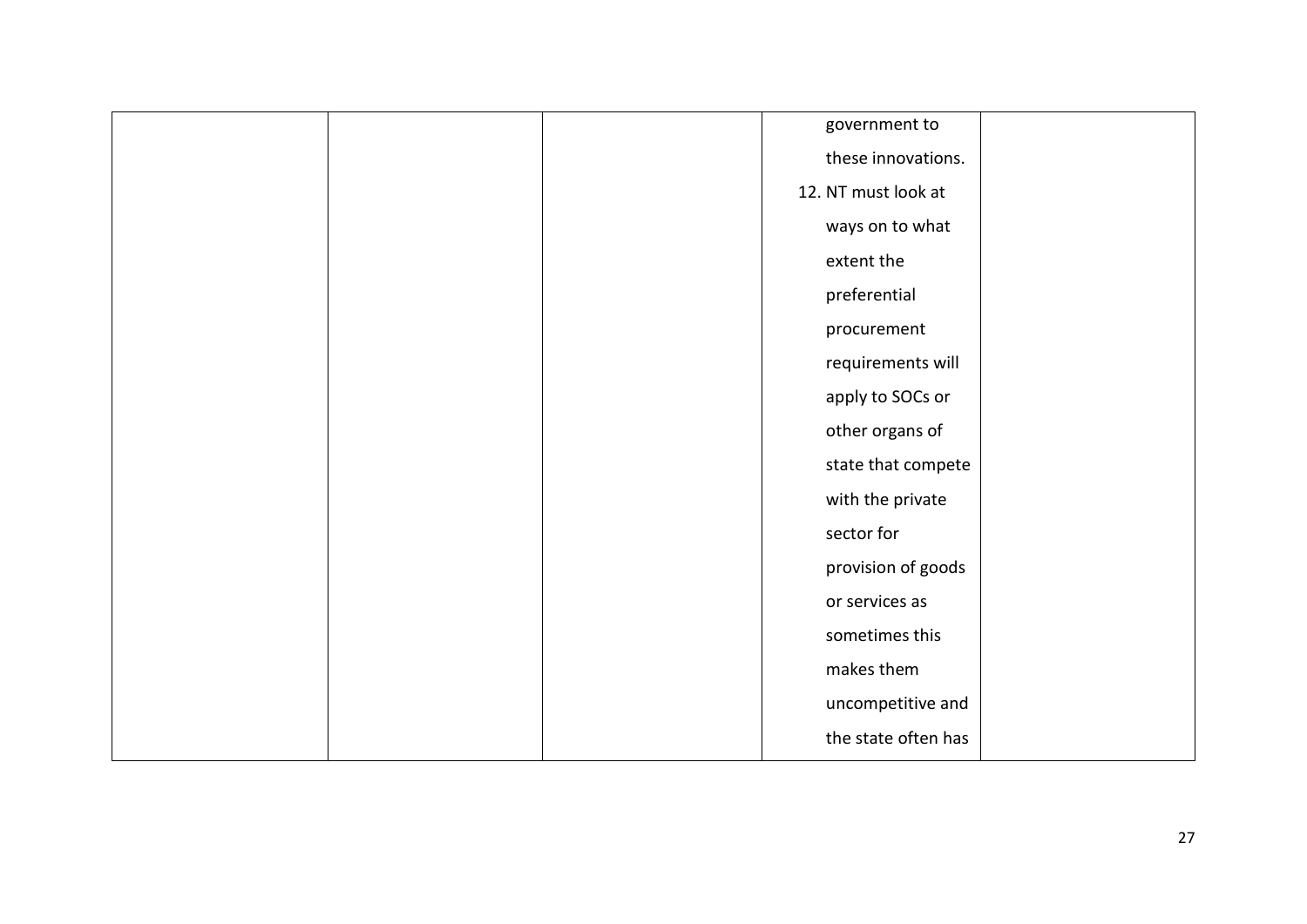|  | to bail out these     |  |
|--|-----------------------|--|
|  | organs of state.      |  |
|  | 13. Bill must address |  |
|  | the issue of organs   |  |
|  | of state leasing      |  |
|  | goods and services    |  |
|  | that are              |  |
|  | designated for        |  |
|  | local production      |  |
|  | and content e.g.      |  |
|  | leasing of buses,     |  |
|  | aircraft etc. to      |  |
|  | avoid the             |  |
|  | procurement rules     |  |
|  | that are applicable   |  |
|  | to goods and          |  |
|  | services              |  |
|  | designated for        |  |
|  | local production      |  |
|  | and content. This     |  |
|  |                       |  |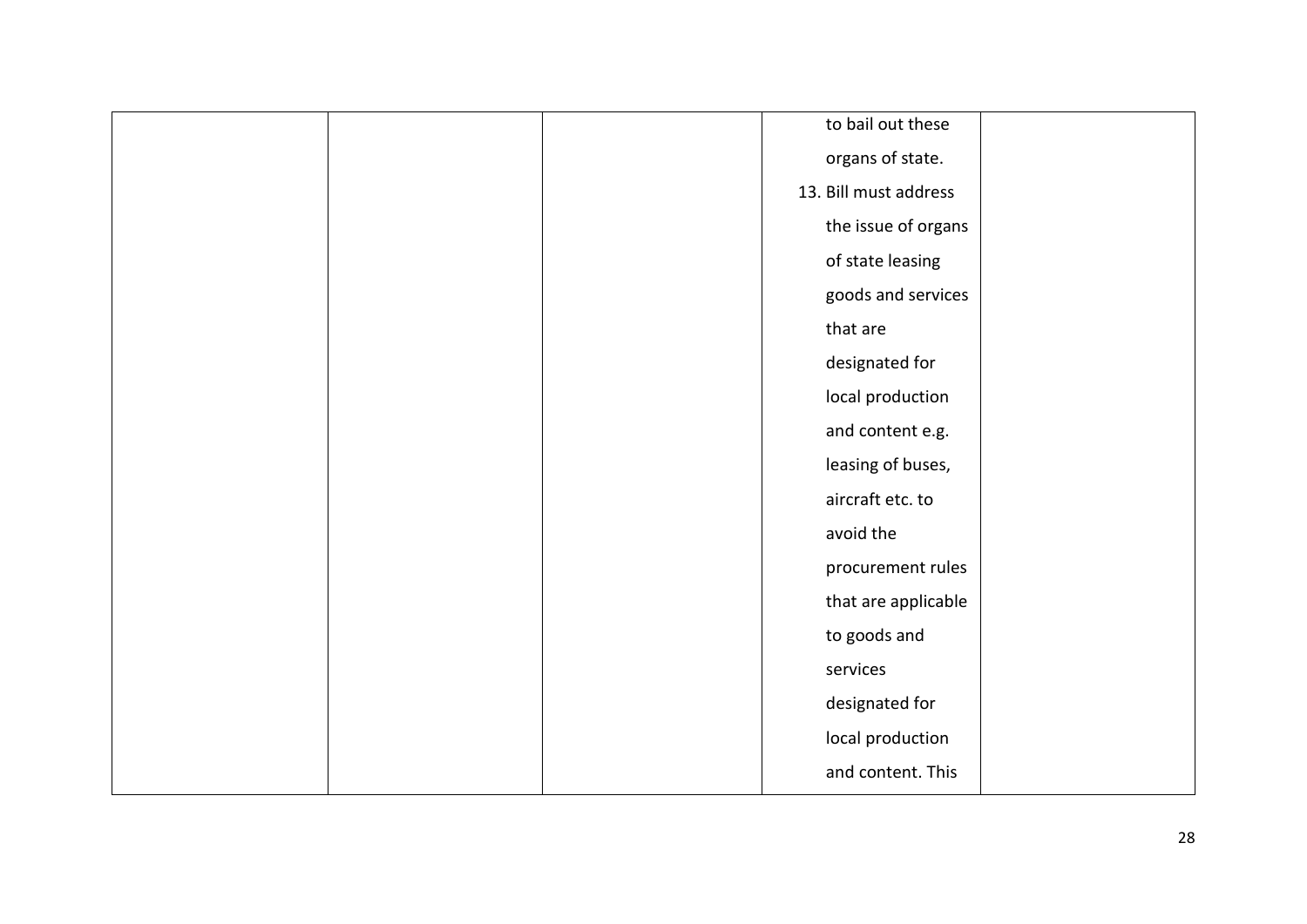|  | erodes the intent     |  |
|--|-----------------------|--|
|  | of the designation    |  |
|  | 14. What is the       |  |
|  | jurisdiction of the   |  |
|  | tribunal, what type   |  |
|  | of matters will it    |  |
|  | deal with, and        |  |
|  | what the appeal       |  |
|  | process is for        |  |
|  | where any party is    |  |
|  | aggrieved by a        |  |
|  | decision made by      |  |
|  | the tribunal so that  |  |
|  | it does not step      |  |
|  | into the domain of    |  |
|  | other agencies e.g.   |  |
|  | the Competition       |  |
|  | Commission.           |  |
|  | 15. Professionalizing |  |
|  | public sector         |  |
|  |                       |  |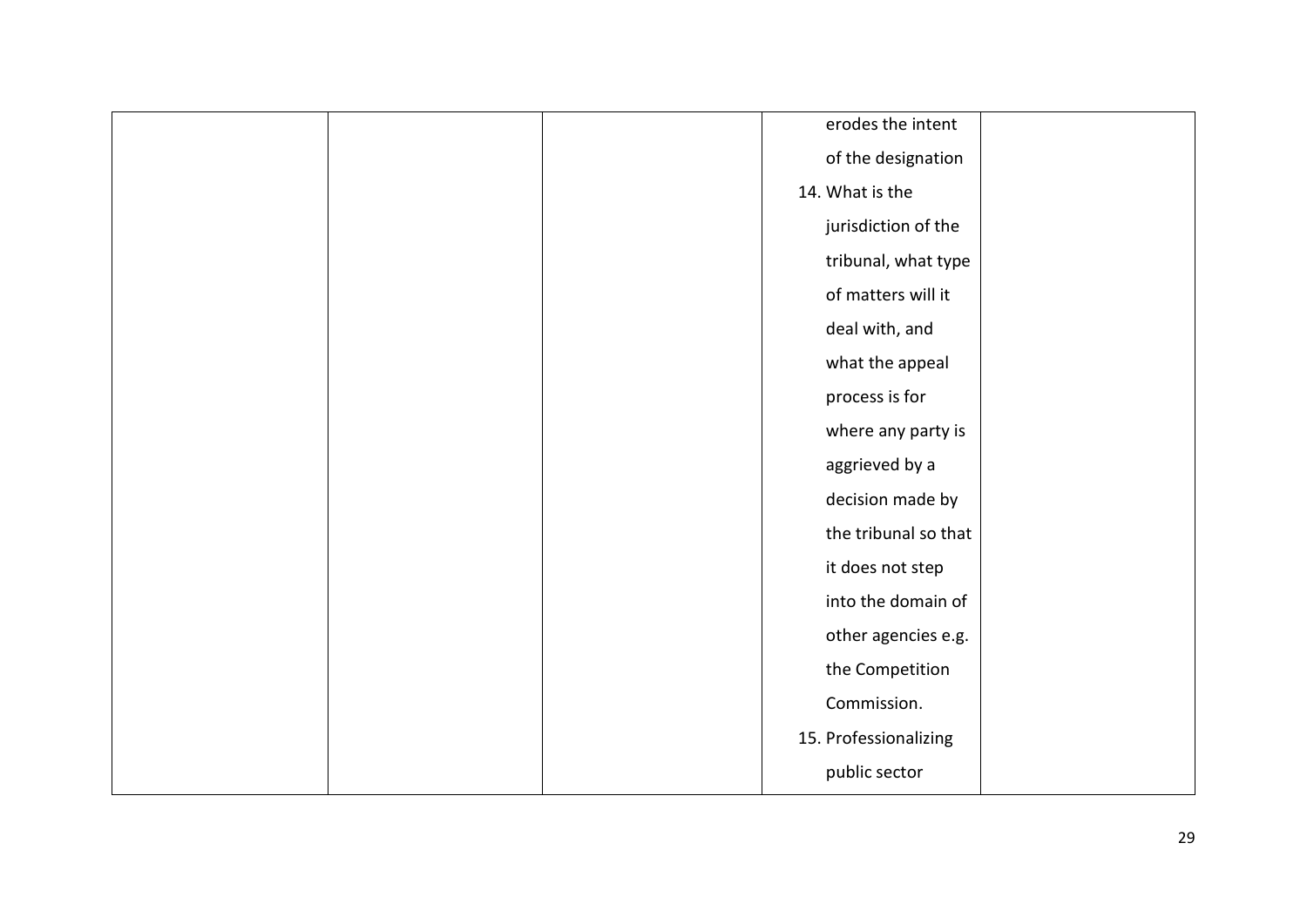|  | procurement. It     |  |
|--|---------------------|--|
|  | was indicated that  |  |
|  | it was important to |  |
|  | put the practical   |  |
|  | skill of            |  |
|  | procurement e.g.    |  |
|  | training on         |  |
|  | procurement         |  |
|  | prescripts in place |  |
|  | as there is         |  |
|  | currently scarcity  |  |
|  | thereof. It was     |  |
|  | indicated that      |  |
|  | OCPO needs to       |  |
|  | look at its change  |  |
|  | strategy            |  |
|  | particularly on the |  |
|  | issue of            |  |
|  | professionalising   |  |
|  |                     |  |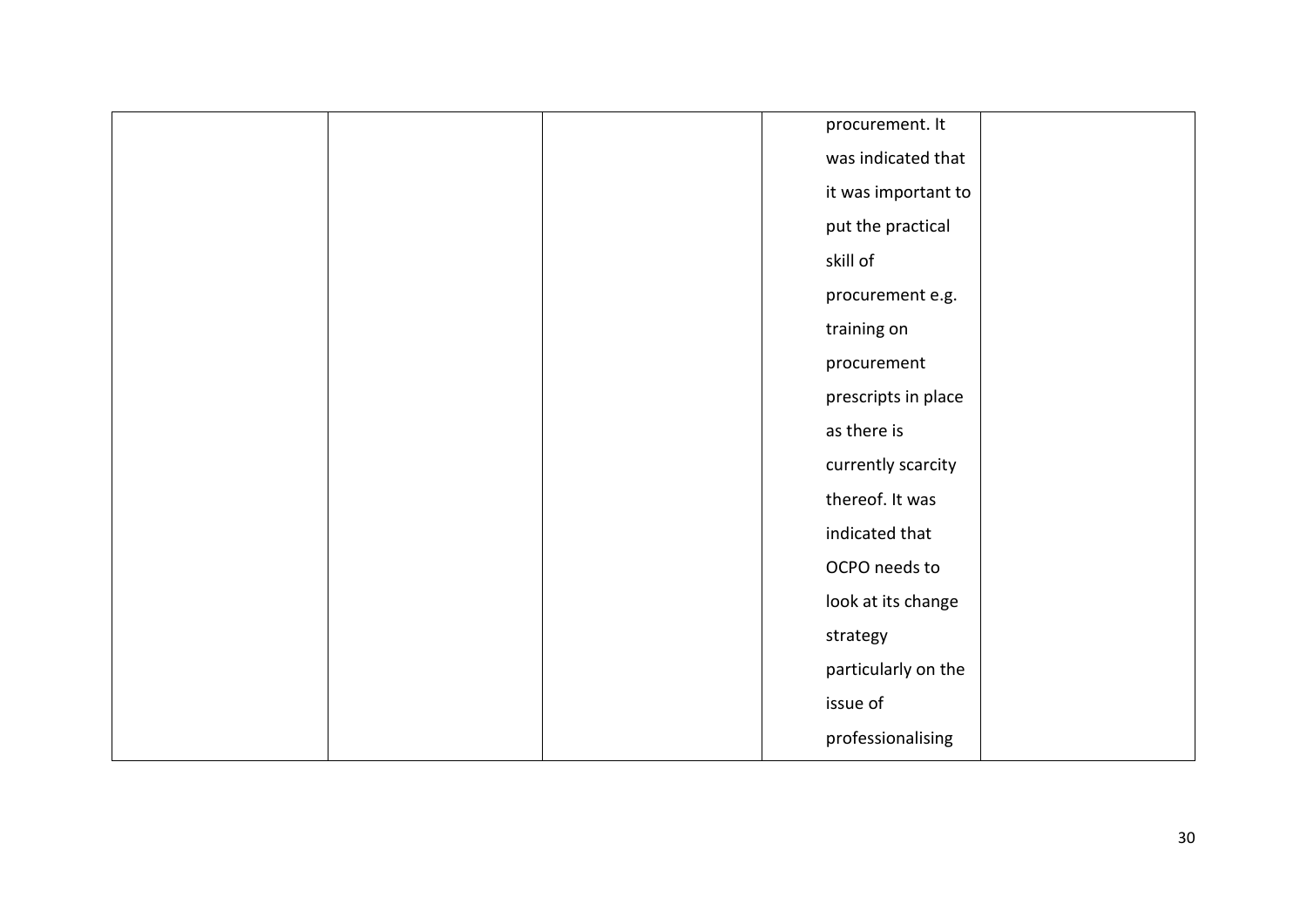|  | the public sector   |  |
|--|---------------------|--|
|  | procurement.        |  |
|  | 16. The Bill must   |  |
|  | address the issue   |  |
|  | of employees who    |  |
|  | are alleged to have |  |
|  | committed an        |  |
|  | offence in terms of |  |
|  | the Bill, who then  |  |
|  | resign to avoid the |  |
|  | investigation and   |  |
|  | or that even if the |  |
|  | person resigns      |  |
|  | they can still be   |  |
|  | "flagged".          |  |
|  | 17. The Bill must   |  |
|  | address the         |  |
|  | capacitation of     |  |
|  | employees           |  |
|  | involved in SCM     |  |
|  |                     |  |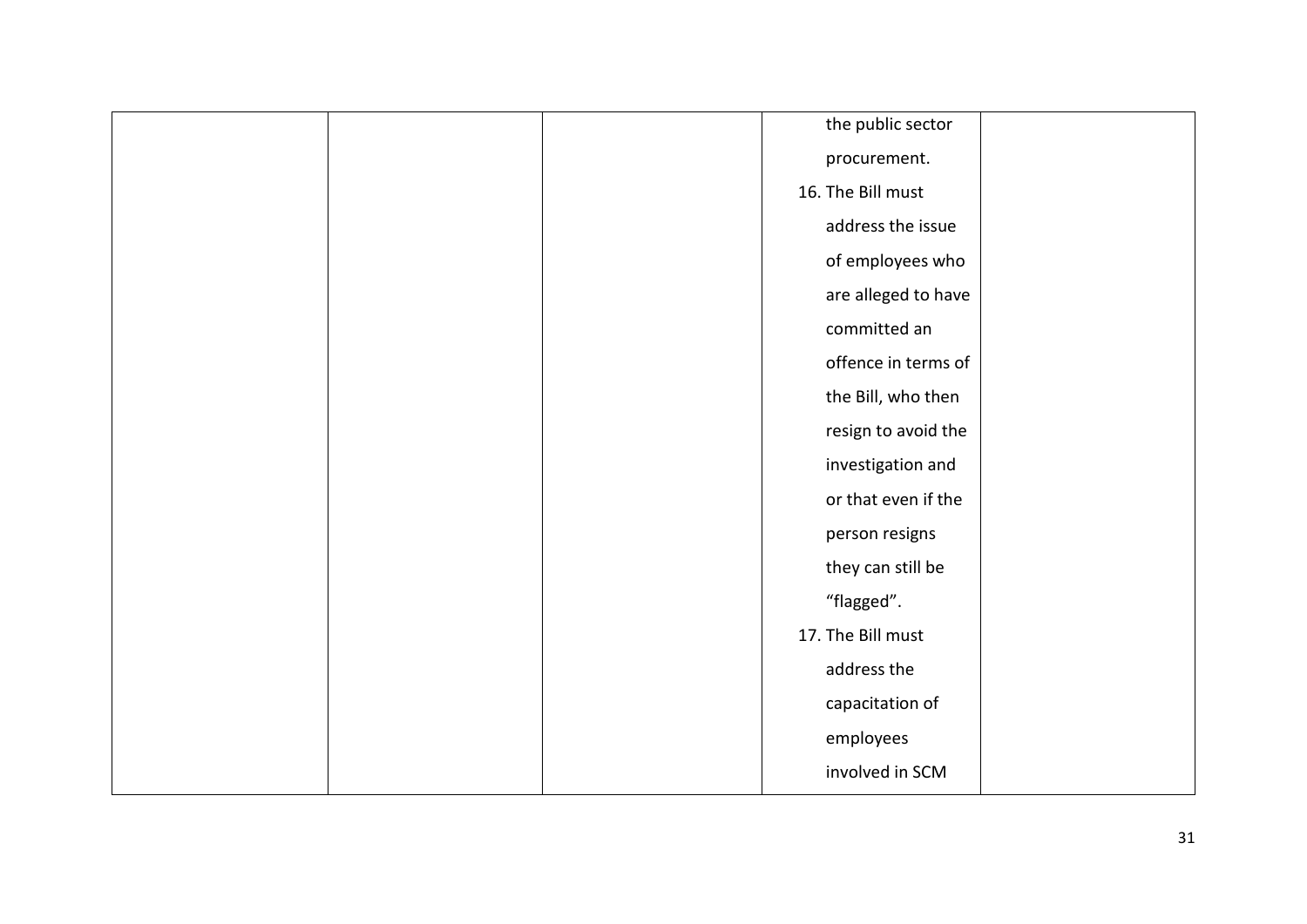|                     |  | and what happens  |  |
|---------------------|--|-------------------|--|
|                     |  | when they are not |  |
|                     |  | performing at the |  |
|                     |  | level that they   |  |
|                     |  | should.           |  |
| 3. Business         |  |                   |  |
| 4. Organised Labour |  |                   |  |
| 5. Civil Society    |  |                   |  |
| 6. The Public       |  |                   |  |
| 7. Other groupings  |  |                   |  |
| (Name them)         |  |                   |  |
|                     |  |                   |  |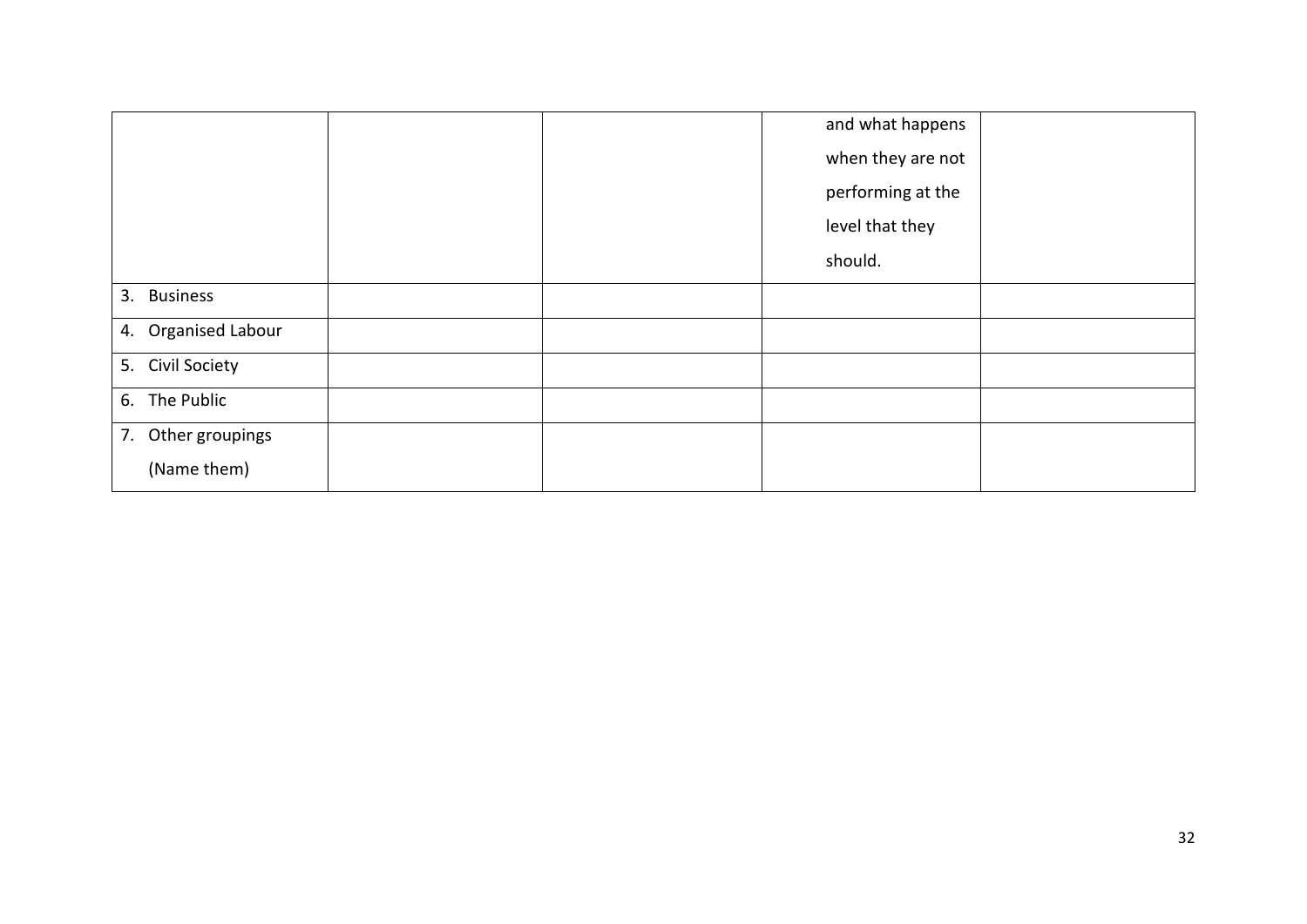1.6. Describe possible disputes arising out of the implementation of the proposal, and system for settling and appealing them. How onerous will it likely be for members of the public to lodge a complaint and how burdensome and expeditious is the proposed dispute-settlement procedure?

Undoubtedly disputes or rather disagreements will arise out of the implementation of the Bill. The OCPO intends undertaking a public comment exercise to determine initial disagreements with the introduction of the Bill with the approval of cabinet. A team is set aside to management the comments and disagreements of which team will escalate the problematic issues to senior management of the OCPO. Furthermore, in conjunction with the DOJ, the OCPO will seek guidance on possible resolve to the impending matters.

Members of the public can address their concerns via email or by letter to a dedicated desk which will be set up on the inception of public comments on the Bill.

## **2. Impact Assessment**

2.1. Describe the costs and benefits of implementing the proposal to the groups identified **in point 1.5 above**, using the following chart. Add more rows if required

| Group               | Implementation    | <b>Costs of</b> | <b>Costs/Benefits from</b> | <b>Comments</b> |
|---------------------|-------------------|-----------------|----------------------------|-----------------|
|                     | <b>Costs</b>      | changing        | achieving desired          |                 |
|                     |                   | behaviour       | outcome                    |                 |
| National            | Increase in       | <b>Training</b> | Reduction of regulatory    | Delays in the   |
| Departments         | human             | Change          | and administrative         | delivery of     |
| and                 | resources to      | management      | burden thus bringing       | departmental    |
| constitutional      | cater for new     | Organisation    | about efficiencies in      | objectives due  |
| <i>institutions</i> | functions;        | Design and      | delivery of services       | to adaptation   |
|                     | Increase in ICT   | processes       |                            | to new          |
|                     | infrastructure to |                 |                            | processes       |
|                     | enable better     |                 |                            |                 |
|                     | performance of    |                 |                            |                 |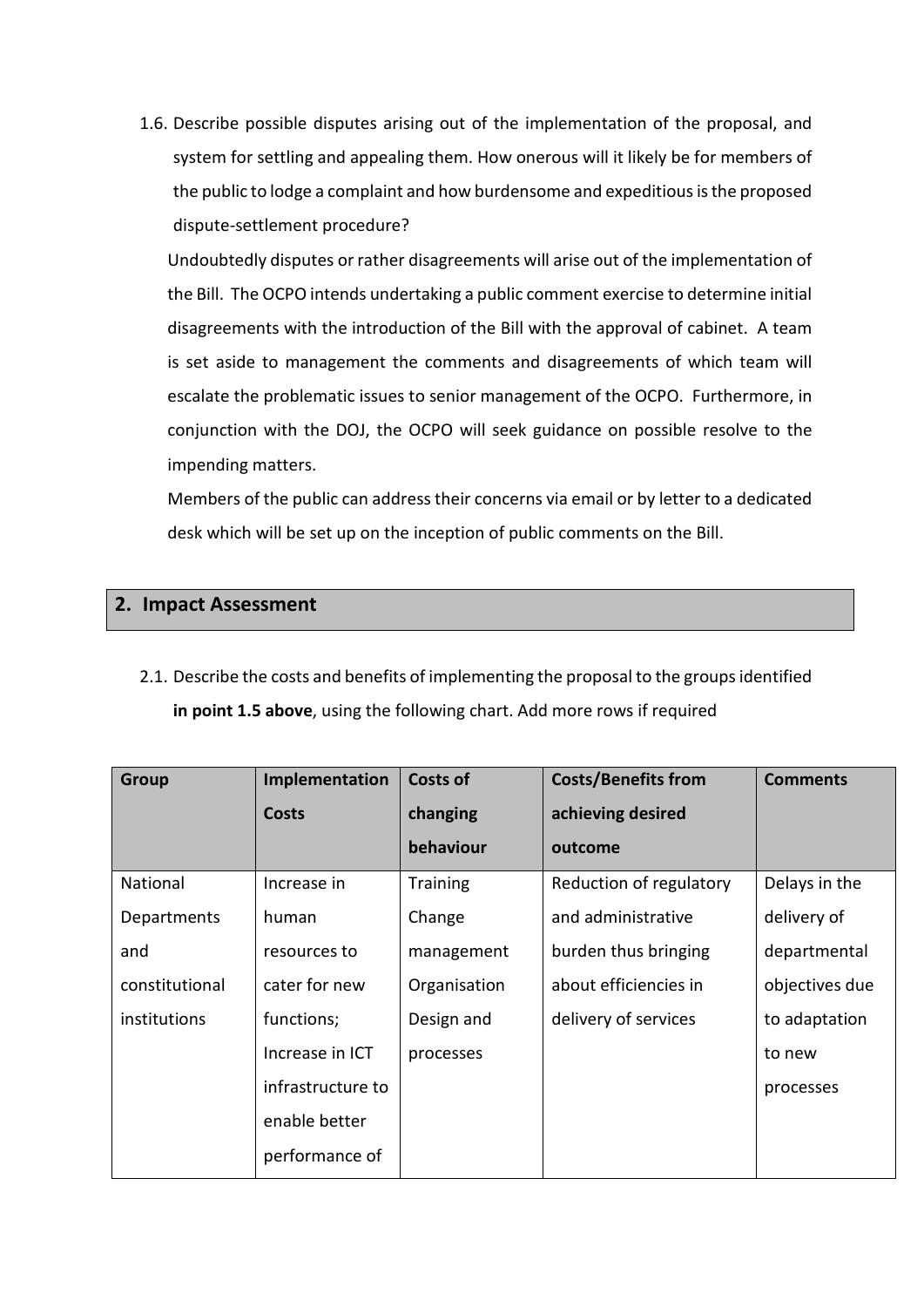| Group       | Implementation    | <b>Costs of</b> | <b>Costs/Benefits from</b> | <b>Comments</b> |
|-------------|-------------------|-----------------|----------------------------|-----------------|
|             | <b>Costs</b>      | changing        | achieving desired          |                 |
|             |                   | behaviour       | outcome                    |                 |
|             | new functions     |                 |                            |                 |
|             | and service       |                 |                            |                 |
|             | delivery;         |                 |                            |                 |
|             | Increase in       |                 |                            |                 |
|             | budget to cater   |                 |                            |                 |
|             | for additional    |                 |                            |                 |
|             | Human             |                 |                            |                 |
|             | resources, ICT,   |                 |                            |                 |
|             | change            |                 |                            |                 |
|             | management &      |                 |                            |                 |
|             | Capacitation of   |                 |                            |                 |
|             | staff through     |                 |                            |                 |
|             | training          |                 |                            |                 |
| Provincial  | Increase in       | Training        | Reduction of regulatory    | Delays in the   |
| Departments | human             | Change          | and administrative         | delivery of     |
|             | resources to      | management      | burden thus bringing       | departmental    |
|             | cater for new     | Organisation    | about efficiencies in      | objectives due  |
|             | functions;        | Design and      | delivery of services       | to adaptation   |
|             | Increase in ICT   | processes       |                            | to new          |
|             | infrastructure to |                 |                            | processes       |
|             | enable better     |                 |                            |                 |
|             | performance of    |                 |                            |                 |
|             | new functions     |                 |                            |                 |
|             | and service       |                 |                            |                 |
|             | delivery;         |                 |                            |                 |
|             | Increase in       |                 |                            |                 |
|             | budget to cater   |                 |                            |                 |
|             | for additional    |                 |                            |                 |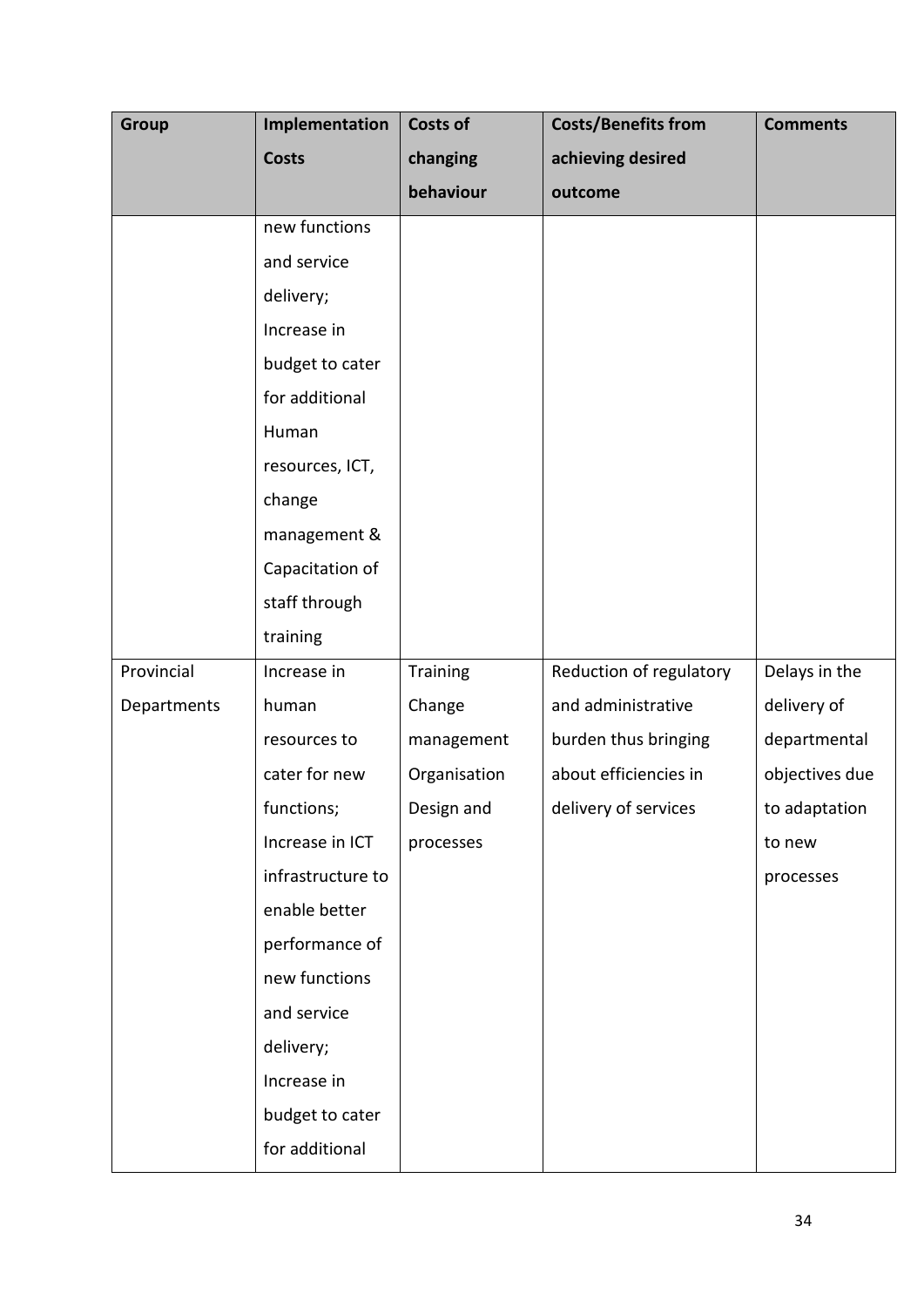| Group          | Implementation    | <b>Costs of</b> | <b>Costs/Benefits from</b> | <b>Comments</b> |
|----------------|-------------------|-----------------|----------------------------|-----------------|
|                | <b>Costs</b>      | changing        | achieving desired          |                 |
|                |                   | behaviour       | outcome                    |                 |
|                | Human             |                 |                            |                 |
|                | resources, ICT,   |                 |                            |                 |
|                | change            |                 |                            |                 |
|                | management &      |                 |                            |                 |
|                | Capacitation of   |                 |                            |                 |
|                | staff through     |                 |                            |                 |
|                | training          |                 |                            |                 |
| Municipalities | Increase in       | Training        | Reduction of regulatory    | Delays in the   |
| and Municipal  | human             | Change          | and administrative         | delivery of     |
| Entities       | resources to      | management      | burden thus bringing       | departmental    |
|                | cater for new     | Organisation    | about efficiencies in      | objectives due  |
|                | functions;        | Design and      | delivery of services       | to adaptation   |
|                | Increase in ICT   | processes       |                            | to new          |
|                | infrastructure to |                 |                            | processes       |
|                | enable better     |                 |                            |                 |
|                | performance of    |                 |                            |                 |
|                | new functions     |                 |                            |                 |
|                | and service       |                 |                            |                 |
|                | delivery;         |                 |                            |                 |
|                | Increase in       |                 |                            |                 |
|                | budget to cater   |                 |                            |                 |
|                | for additional    |                 |                            |                 |
|                | Human             |                 |                            |                 |
|                | resources, ICT,   |                 |                            |                 |
|                | change            |                 |                            |                 |
|                | management &      |                 |                            |                 |
|                | Capacitation of   |                 |                            |                 |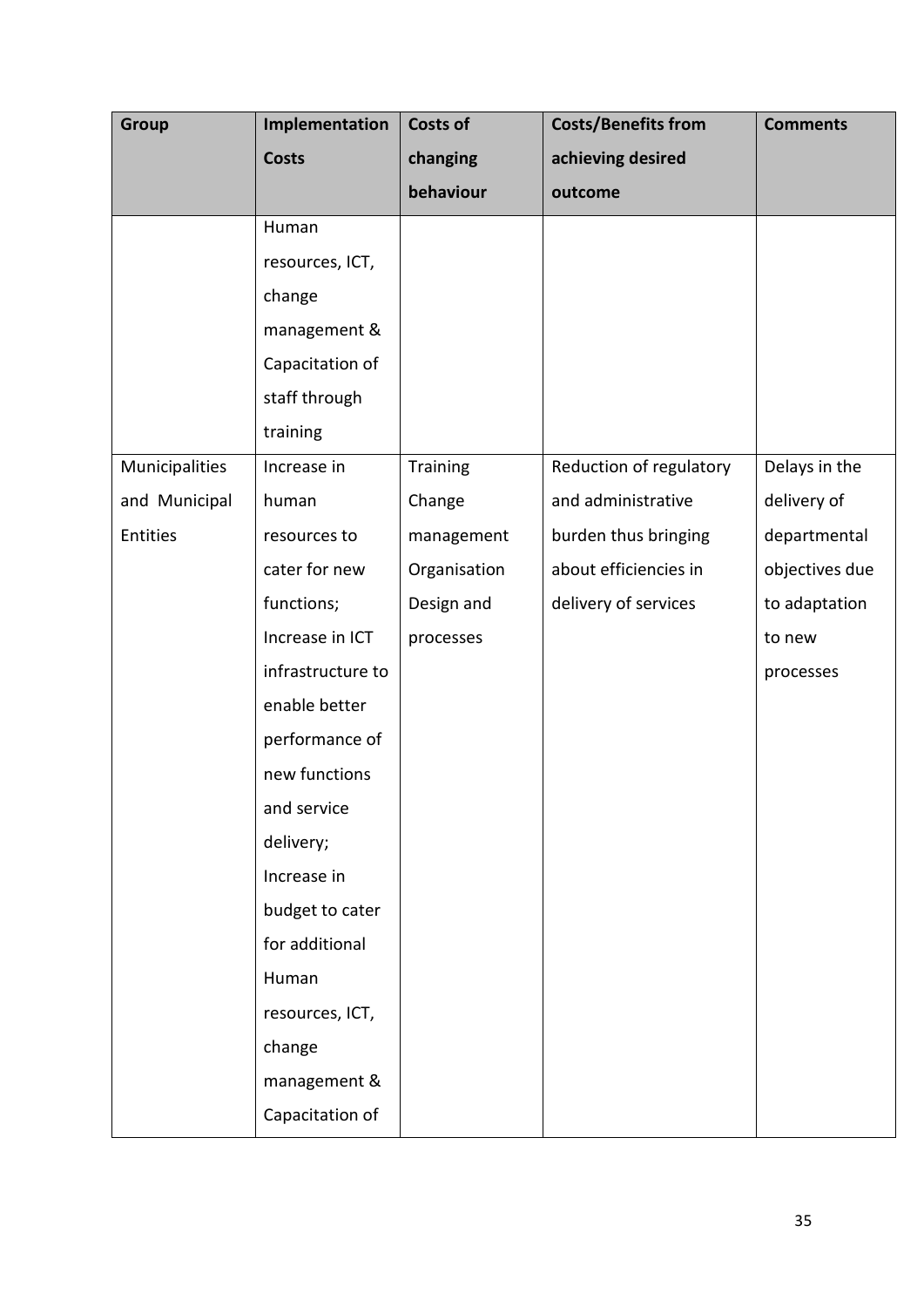| <b>Group</b>           | Implementation    | <b>Costs of</b> | <b>Costs/Benefits from</b> | <b>Comments</b> |
|------------------------|-------------------|-----------------|----------------------------|-----------------|
|                        | <b>Costs</b>      | changing        | achieving desired          |                 |
|                        |                   | behaviour       | outcome                    |                 |
|                        | staff through     |                 |                            |                 |
|                        | training          |                 |                            |                 |
| <b>Public Entities</b> | Increase in       | <b>Training</b> | Reduction of regulatory    | Delays in the   |
| listed in the          | human             | Change          | and administrative         | delivery of     |
| PFMA                   | resources to      | management      | burden thus bringing       | departmental    |
|                        | cater for new     | Organisation    | about efficiencies in      | objectives due  |
|                        | functions;        | Design and      | delivery of services       | to adaptation   |
|                        | Increase in ICT   | processes       |                            | to new          |
|                        | infrastructure to |                 |                            | processes       |
|                        | enable better     |                 |                            |                 |
|                        | performance of    |                 |                            |                 |
|                        | new functions     |                 |                            |                 |
|                        | and service       |                 |                            |                 |
|                        | delivery;         |                 |                            |                 |
|                        | Increase in       |                 |                            |                 |
|                        | budget to cater   |                 |                            |                 |
|                        | for additional    |                 |                            |                 |
|                        | Human             |                 |                            |                 |
|                        | resources, ICT,   |                 |                            |                 |
|                        | change            |                 |                            |                 |
|                        | management &      |                 |                            |                 |
|                        | Capacitation of   |                 |                            |                 |
|                        | staff through     |                 |                            |                 |
|                        | training          |                 |                            |                 |
| National               | Increase in       | Change          | Uniform understanding      | There may be a  |
| Treasury               | human             | management      | and implementation of      | need for re-    |
|                        | resources to      | training        | the new legislation        | engineering of  |
|                        |                   |                 |                            | the current     |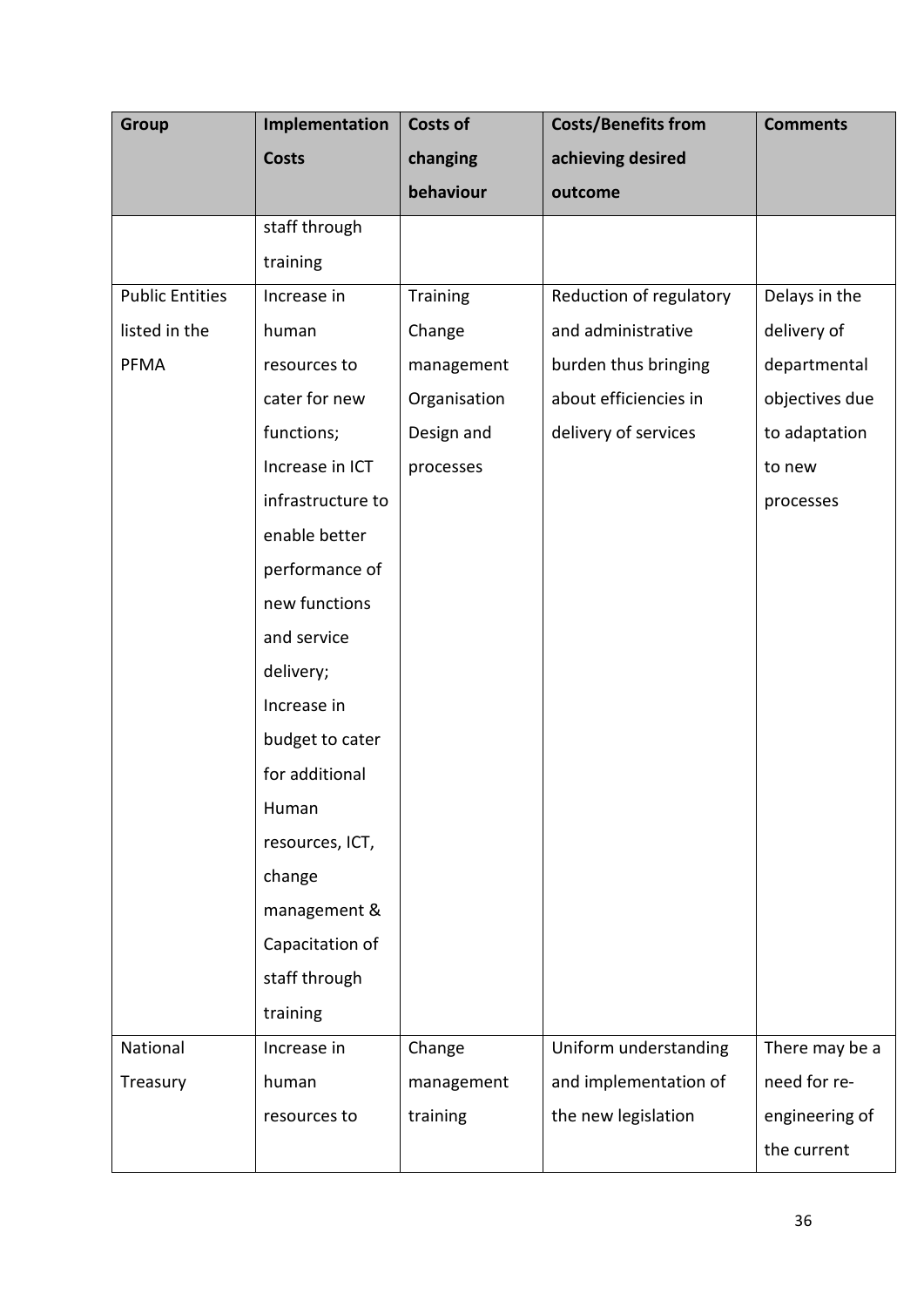| Group | Implementation    | Costs of         | <b>Costs/Benefits from</b> | <b>Comments</b>    |
|-------|-------------------|------------------|----------------------------|--------------------|
|       | <b>Costs</b>      | changing         | achieving desired          |                    |
|       |                   | behaviour        | outcome                    |                    |
|       | cater for new     | Consistent       | Direct contact with        | OCPO to align      |
|       | functions;        | publication of   | affected stakeholders-     | with the new       |
|       | Increase in ICT   | new reforms in   | organs of state, civil     | functions that     |
|       | infrastructure to | various media    | society, bidders etc.      | will need to be    |
|       | enable better     | including        |                            | performed in       |
|       | performance of    | national, local, |                            | line with the Bill |
|       | new functions     | regional and     |                            |                    |
|       | and service       | local            |                            |                    |
|       | delivery;         | newspapers       |                            |                    |
|       | Increase in       |                  |                            |                    |
|       | budget to cater   |                  |                            |                    |
|       | for additional    |                  |                            |                    |
|       | Human             |                  |                            |                    |
|       | resources, ICT,   |                  |                            |                    |
|       | change            |                  |                            |                    |
|       | management &      |                  |                            |                    |
|       | Capacitation of   |                  |                            |                    |
|       | staff through     |                  |                            |                    |
|       | training          |                  |                            |                    |
|       |                   |                  |                            |                    |
|       | Unique costs      |                  |                            |                    |
|       | relating to       |                  |                            |                    |
|       | additional        |                  |                            |                    |
|       | responsibilities- |                  |                            |                    |
|       | Tribunal and      |                  |                            |                    |
|       | Ombudsman         |                  |                            |                    |
|       | Roll out and      |                  |                            |                    |
|       | implementation    |                  |                            |                    |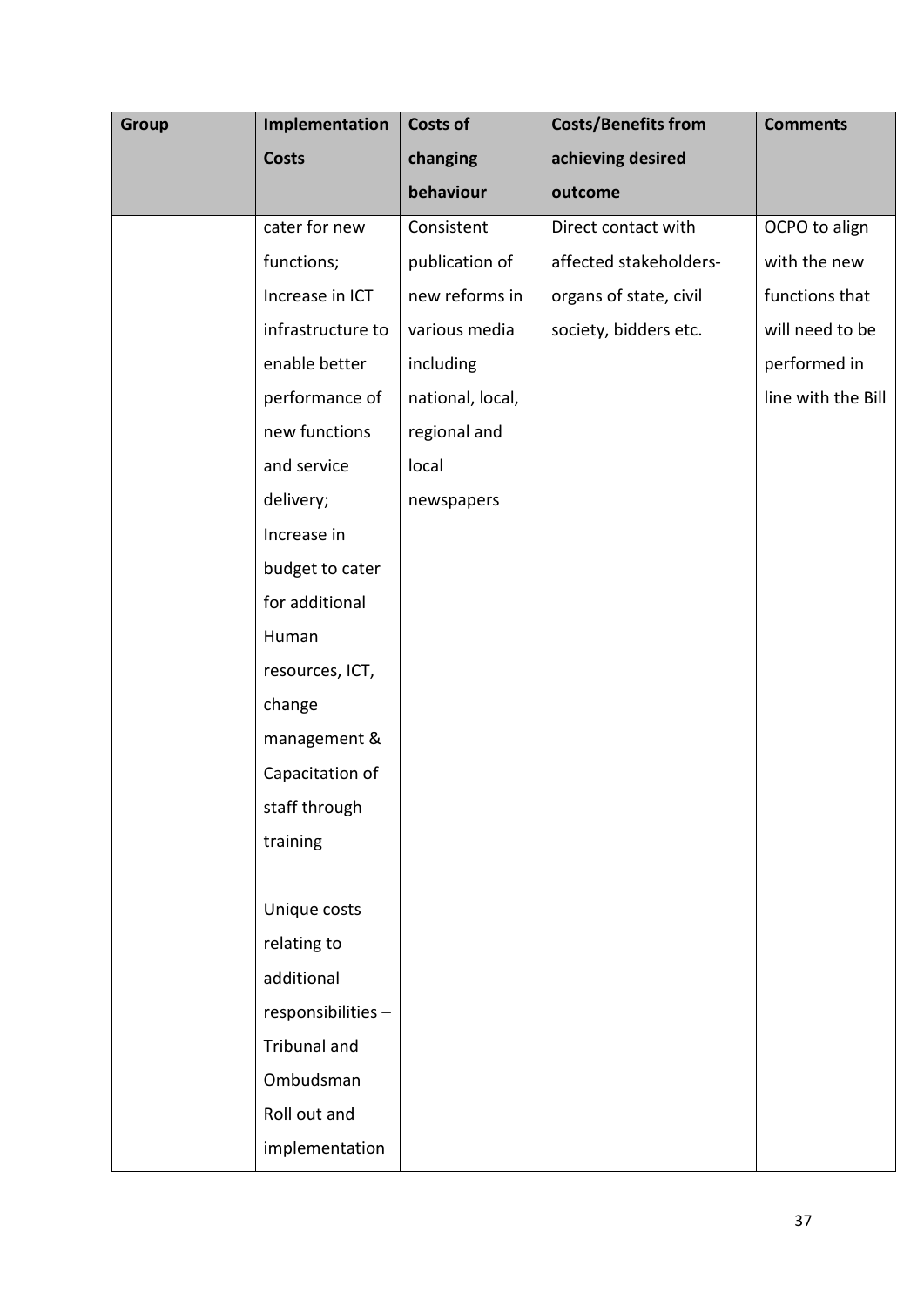| <b>Group</b> | Implementation    | <b>Costs of</b>  | <b>Costs/Benefits from</b> | <b>Comments</b>    |
|--------------|-------------------|------------------|----------------------------|--------------------|
|              | <b>Costs</b>      | changing         | achieving desired          |                    |
|              |                   | behaviour        | outcome                    |                    |
|              | costs e.g. travel |                  |                            |                    |
|              | and               |                  |                            |                    |
|              | accommodation;    |                  |                            |                    |
|              | training          |                  |                            |                    |
|              | material, media   |                  |                            |                    |
|              | campaigns,        |                  |                            |                    |
|              | venue hire        |                  |                            |                    |
|              |                   |                  |                            |                    |
| Provincial   | Increase in       | Change           | Uniform understanding      | There may be a     |
| Treasuries   | human             | management       | and implementation of      | need for re-       |
|              | resources to      | training         | the new legislation        | engineering of     |
|              | cater for new     | Consistent       | Direct contact with        | the current        |
|              | functions;        | publication of   | affected stakeholders-     | SCM transversal    |
|              | Increase in ICT   | new reforms in   | organs of state, civil     | support units      |
|              | infrastructure to | various media    | society, bidders etc.      | within             |
|              | enable better     | including        |                            | provincial         |
|              | performance of    | national, local, |                            | treasuries to      |
|              | new functions     | regional and     |                            | align with the     |
|              | and service       | local            |                            | new functions      |
|              | delivery;         | newspapers       |                            | that will need     |
|              | Increase in       |                  |                            | to be              |
|              | budget to cater   |                  |                            | performed in       |
|              | for additional    |                  |                            | line with the Bill |
|              | Human             |                  |                            |                    |
|              | resources, ICT,   |                  |                            |                    |
|              | change            |                  |                            |                    |
|              | management &      |                  |                            |                    |
|              | Capacitation of   |                  |                            |                    |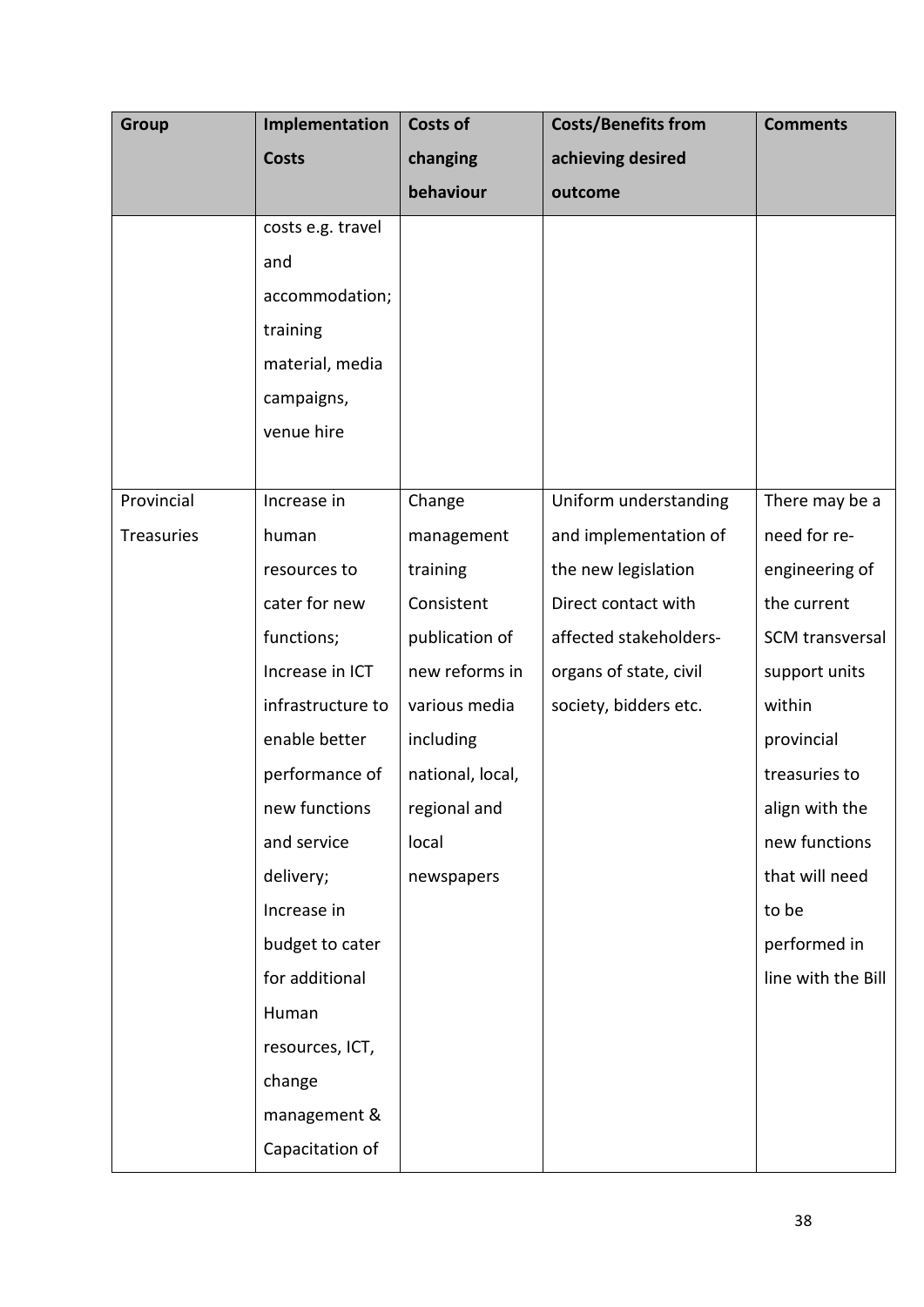| Group      | Implementation    | <b>Costs of</b> | <b>Costs/Benefits from</b> | <b>Comments</b> |
|------------|-------------------|-----------------|----------------------------|-----------------|
|            | <b>Costs</b>      | changing        | achieving desired          |                 |
|            |                   | behaviour       | outcome                    |                 |
|            | staff through     |                 |                            |                 |
|            | training          |                 |                            |                 |
|            |                   |                 |                            |                 |
|            | Roll out and      |                 |                            |                 |
|            | implementation    |                 |                            |                 |
|            | costs e.g. travel |                 |                            |                 |
|            | and               |                 |                            |                 |
|            | accommodation;    |                 |                            |                 |
|            | training          |                 |                            |                 |
|            | material, media   |                 |                            |                 |
|            | campaigns,        |                 |                            |                 |
|            | venue hire        |                 |                            |                 |
|            |                   |                 |                            |                 |
| Parliament |                   |                 |                            |                 |

- 2.2. Describe the changes required in budgets and staffing in government in order to implement the proposal. Identify where additional resources would be required for implementation. It is assumed that existing staff are fully employed and cannot simply absorb extra work without relinquishing other tasks.
	- a) The budget and staffing requirements will mainly be at the relevant treasuries with the establishment of dispute resolution mechanism such as the Tribunal and ombudsman.
- 2.3. Describe how the proposal minimises implementation and compliance costs.
	- a) The Bill makes provision for transparency of institutional plans and achievements; enforcement of policies and performance monitoring including consequence management which will therefore minimise implementation cost as well as compliance.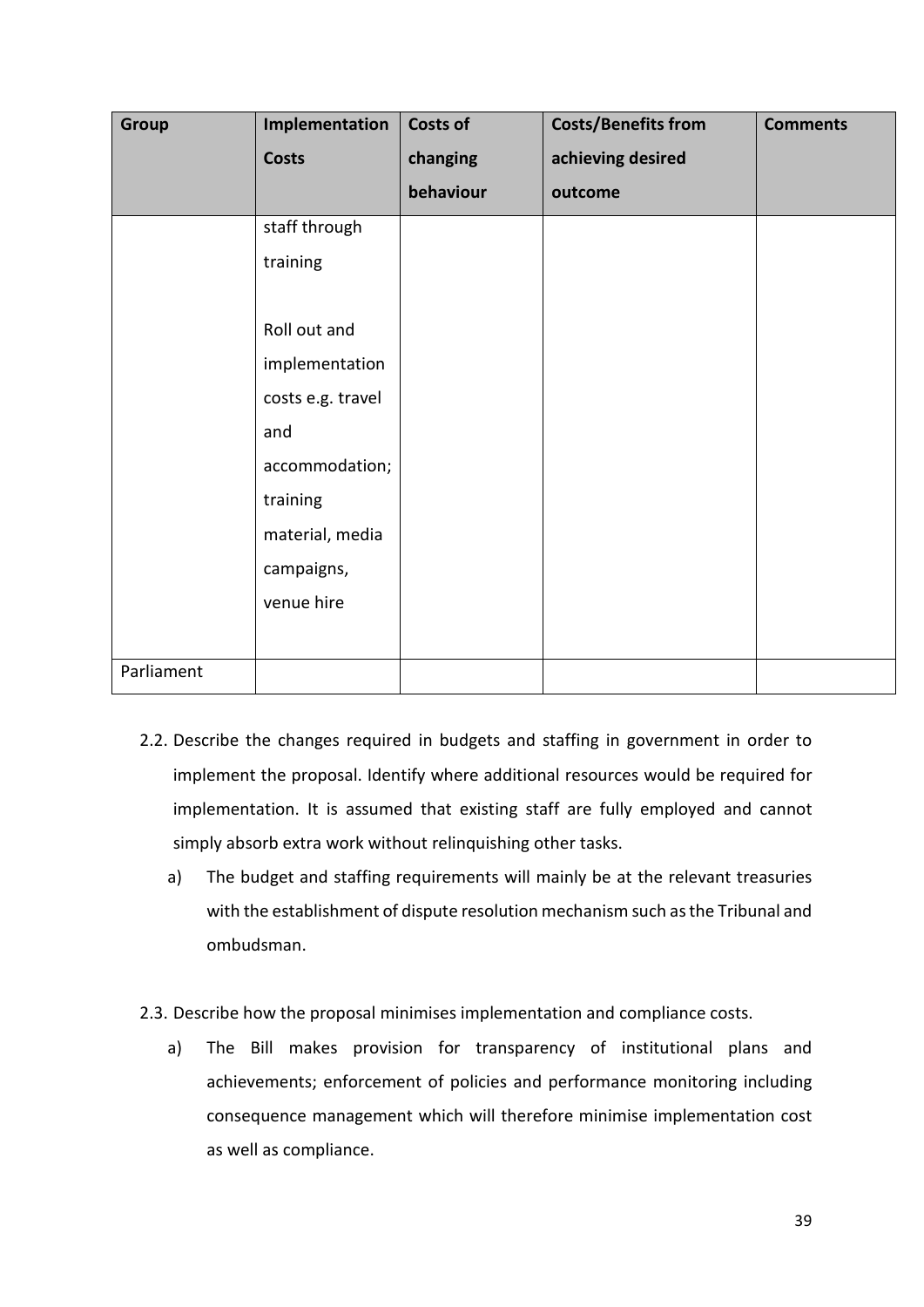- b) It brings about a single piece of legislation that will govern procurement in all spheres of government, is clear on the roles and responsibilities of accounting officers, accounting authorities and the relevant treasuries.
- c) It is clear on what is expected of bidders, officials and other role players involved in the SCM system in relation to their ethical conduct thus eliminating the uncertainty on how to deal with transgressions that may occur.

## **3. Managing Risk**

3.1. Describe the main risks to the achievement of the desired ends of the policy/Bill/regulations/other and/ or to the national priorities (aims) that could arise from adoption of the proposal. Also describe the measures taken to manage the identified risks. Add more rows if necessary.

| <b>Identified Risk</b>              | <b>Mitigation Measures</b>                 |
|-------------------------------------|--------------------------------------------|
| Delays in effecting amendments of   | Inter-Ministerial and Governmental         |
| impacted pieces of legislation as a | intervention fora to expedite the required |
| result of resistance to change.     | change to the impacted legislation and to  |
|                                     | be the champions of the change             |
|                                     | management required.                       |

- 3.2. Describe the mechanisms **included in your proposal** for monitoring implementation, evaluating the outcomes, and modifying the implementation process if required. Estimate the minimum amount of time it would take from the start of the implementation process to identify a major problem and remedy it.
	- a) The proposed Regulator structure includes a Governance Monitoring and Compliance function which will be replicated in all provincial treasuries to address this.
	- b) The monitoring and evaluation of the effectiveness of the Bill will be conducted through an enhanced performance management system that includes submission of reports and institutional SCM plans on a periodic basis.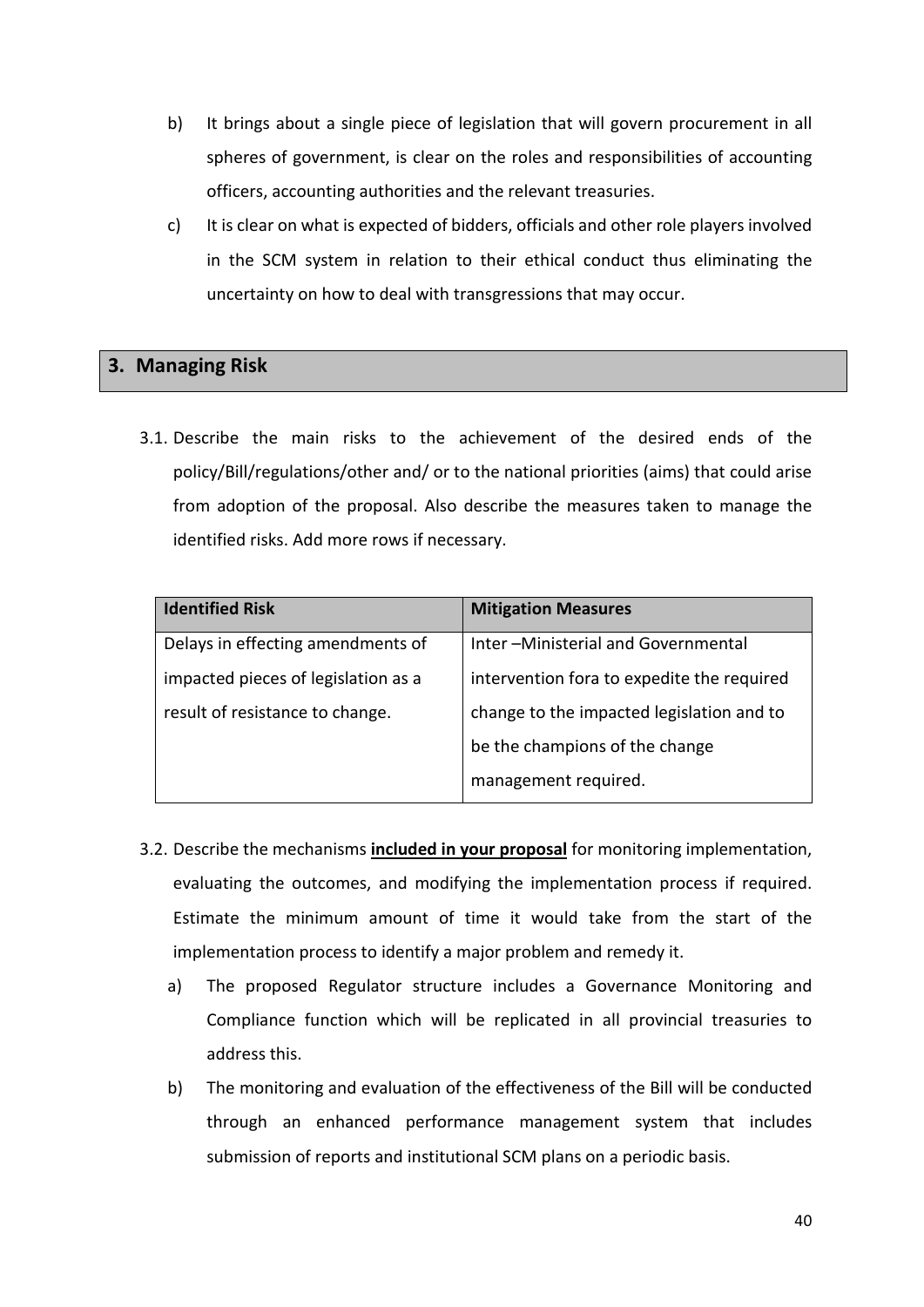# **4. Summary**

|    | <b>National Priority</b>              | Impact                                                |
|----|---------------------------------------|-------------------------------------------------------|
|    | 1. Social Cohesion                    | Addresses socio-economic imbalances of the past       |
|    |                                       | dispensation through preferential treatment of        |
|    |                                       | enterprises owned by historically disadvantaged       |
|    |                                       | individuals as well as locally produced commodities.  |
|    | 2. Security (Safety, Financial, Food, | Adherence to prescribed norms                         |
|    | Energy and etc.)                      | Savings on fiscus through improved and streamlined    |
|    |                                       | procurement strategies designed for the various       |
|    |                                       | strategic goods and services procured e.g.            |
|    |                                       | construction procurement being dealt with             |
|    |                                       | differently from normal goods and services            |
|    |                                       | Preferential treatment of businesses located in rural |
|    |                                       | areas which could be an incentive to drive rural      |
|    |                                       | communities to venture into agri-business thus        |
|    |                                       | increasing the country's ability to produce food      |
|    |                                       | Legislation encourages differentiated procurement     |
|    |                                       | strategies and in therefore it allows opportunity to  |
|    |                                       | later decide to provide a regulatory framework for    |
|    |                                       | clean energy production through green procurement     |
| 3. | <b>Economic Growth</b>                | Increased levels in local production and content      |
|    |                                       | through the preferential treatment of locally         |
|    |                                       | produced commodities thus driving the demand for      |
|    |                                       | local production up which could lead to economic      |
|    |                                       | growth.                                               |
| 4. | Economic Inclusion (Job Creation and  | Preferential treatment for designated local business  |
|    | Equality)                             |                                                       |
| 5. | <b>Environmental Sustainability</b>   |                                                       |

# 4.1. Summarise the impact of the proposal on the main national priorities